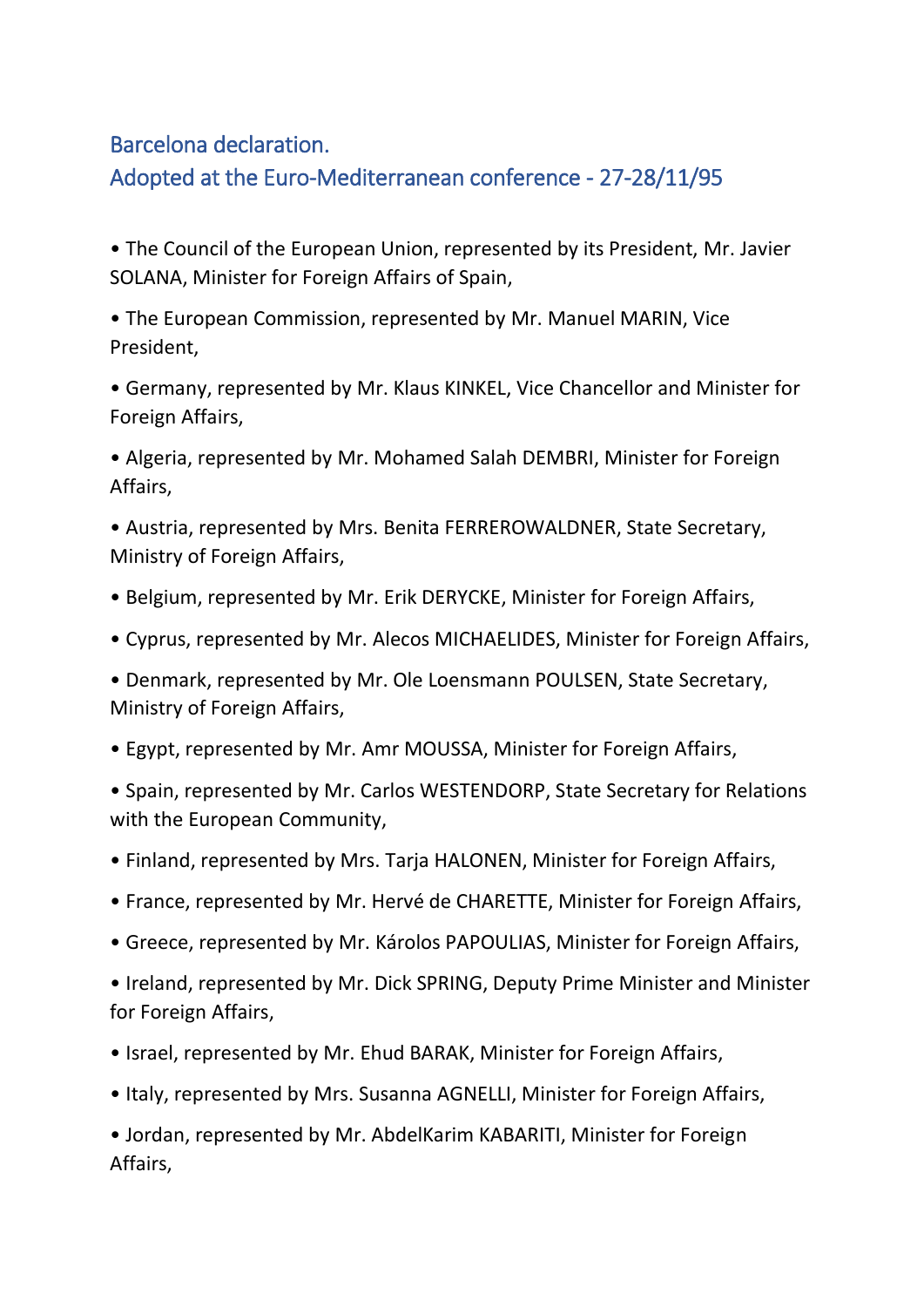• Lebanon, represented by Mr. Fares BOUEZ, Minister for Foreign Affairs,

• Luxembourg, represented by Mr. Jacques F. POOS, Deputy Prime Minister and Minister for Foreign Affairs, Foreign Trade and Cooperation,

• Malta, represented by Prof. Guido DE MARCO, Deputy Prime Minister and Minister for Foreign Affairs,

• Morocco, represented by Mr. Abdellatif FILALI, Prime Minister and Minister for Foreign Affairs,

• the Netherlands, represented by Mr. Hans van MIERLO, Deputy Prime Minister and Minister for Foreign Affairs,

• Portugal, represented by Mr. Jaime GAMA, Minister for Foreign Affairs,

• the United Kingdom, represented by Mr. Malcolm RIFKIND QC MP, Secretary of State for Foreign and Commonwealth Affairs,

• Syria, represented by Mr. Farouk AL-SHARAA, Minister for Foreign Affairs,

• Sweden, represented by Mrs. Lena HJELM-WALLEN, Minister for Foreign Affairs,

• Tunisia, represented by Mr. Habib Ben YAHIA, Minister for Foreign Affairs,

• Turkey, represented by Mr. Deniz BAYKAL, Deputy Prime Minister and Minister for Foreign Affairs,

• the Palestinian Authority, represented by Mr. Yassir ARAFAT, President of the Palestinian Authority, taking part in the Euro-Mediterranean Conference in Barcelona:

• Stressing the strategic importance of the Mediterranean and moved by the will to give their future relations a new dimension, based on comprehensive cooperation and solidarity, in keeping with the privileged nature of the links forged by neighborhood and history;

• Aware that the new political, economic and social issues on both sides of the Mediterranean constitute common challenges calling for a coordinated overall response;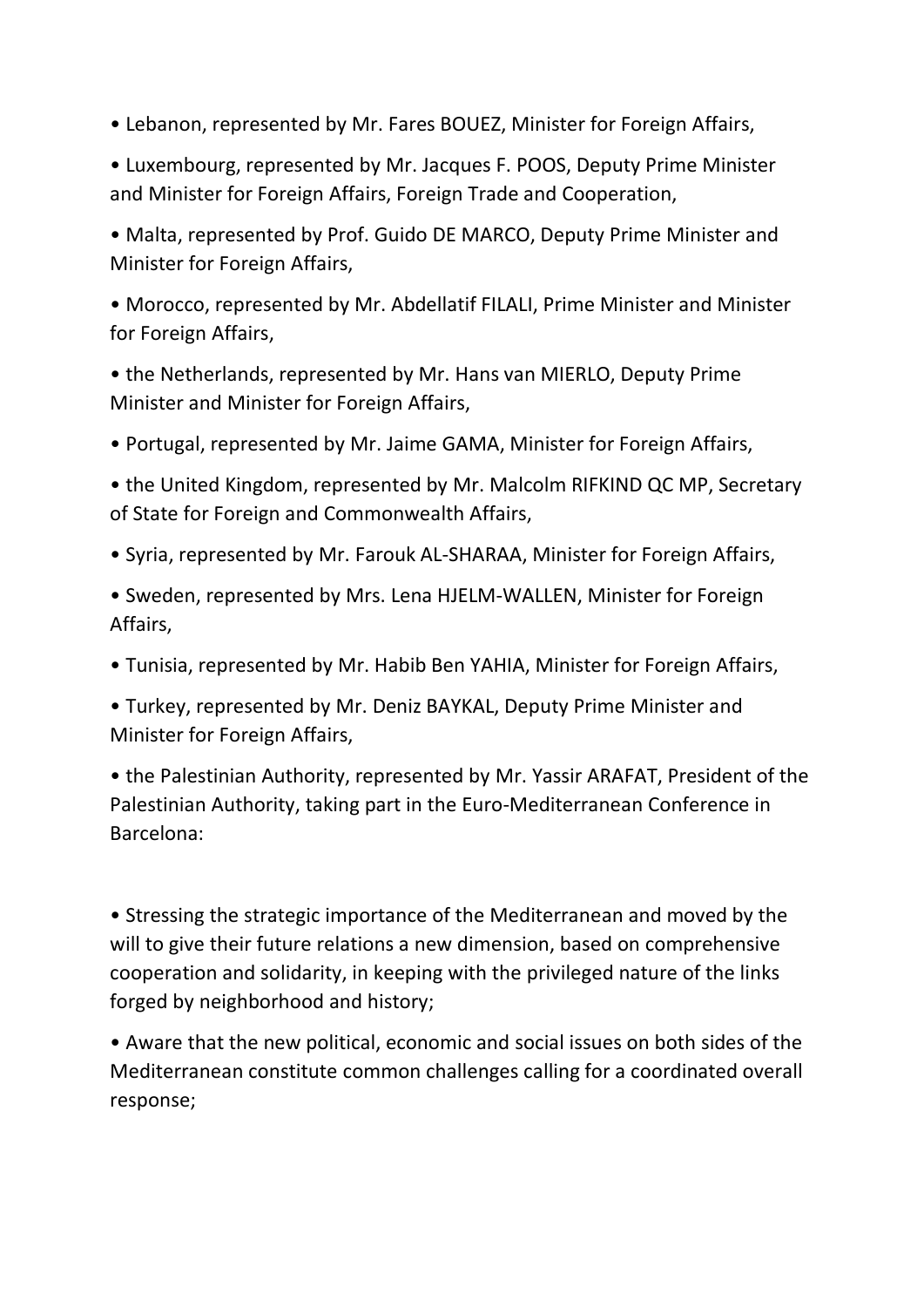• Resolved to establish to that end a multilateral and lasting framework of relations based on a spirit of partnership, with due regard for the characteristics, values and distinguishing features peculiar to each of the participants;

• Regarding this multilateral framework as the counterpart to a strengthening of bilateral relations which it is important to safeguard, while laying stress on their specific nature;

• Stressing that this Euro Mediterranean initiative is not intended to replace the other activities and initiatives undertaken in the interests of the peace, stability and development of the region, but that it will contribute to their success. The participants support the realization of a just, comprehensive and lasting peace settlement in the Middle East based on the relevant United Nations Security Council resolutions and principles mentioned in the letter of invitation to the Madrid Middle East Peace Conference, including the principle land for peace, with all that this implies;

• Convinced that the general objective of turning the Mediterranean basin into an area of dialogue, exchange and cooperation guaranteeing peace, stability and prosperity requires a strengthening of democracy and respect for human rights, sustainable and balanced economic and social development, measures to combat poverty and promotion of greater understanding between cultures, which are all essential aspects of partnership,

• Hereby agree to establish a comprehensive partnership among the participants the Euro Mediterranean partnership through strengthened political dialogue on a regular basis, the development of economic and financial cooperation and greater emphasis on the social, cultural and human dimension, these being the three aspects of the Euro Mediterranean partnership.

# Political & security partnership: Establishing a common area of peace & stability.

The participants express their conviction that the peace, stability and security of the Mediterranean region are a common asset which they pledge to promote and strengthen by all means at their disposal. To this end they agree to conduct a strengthened political dialogue at regular intervals, based on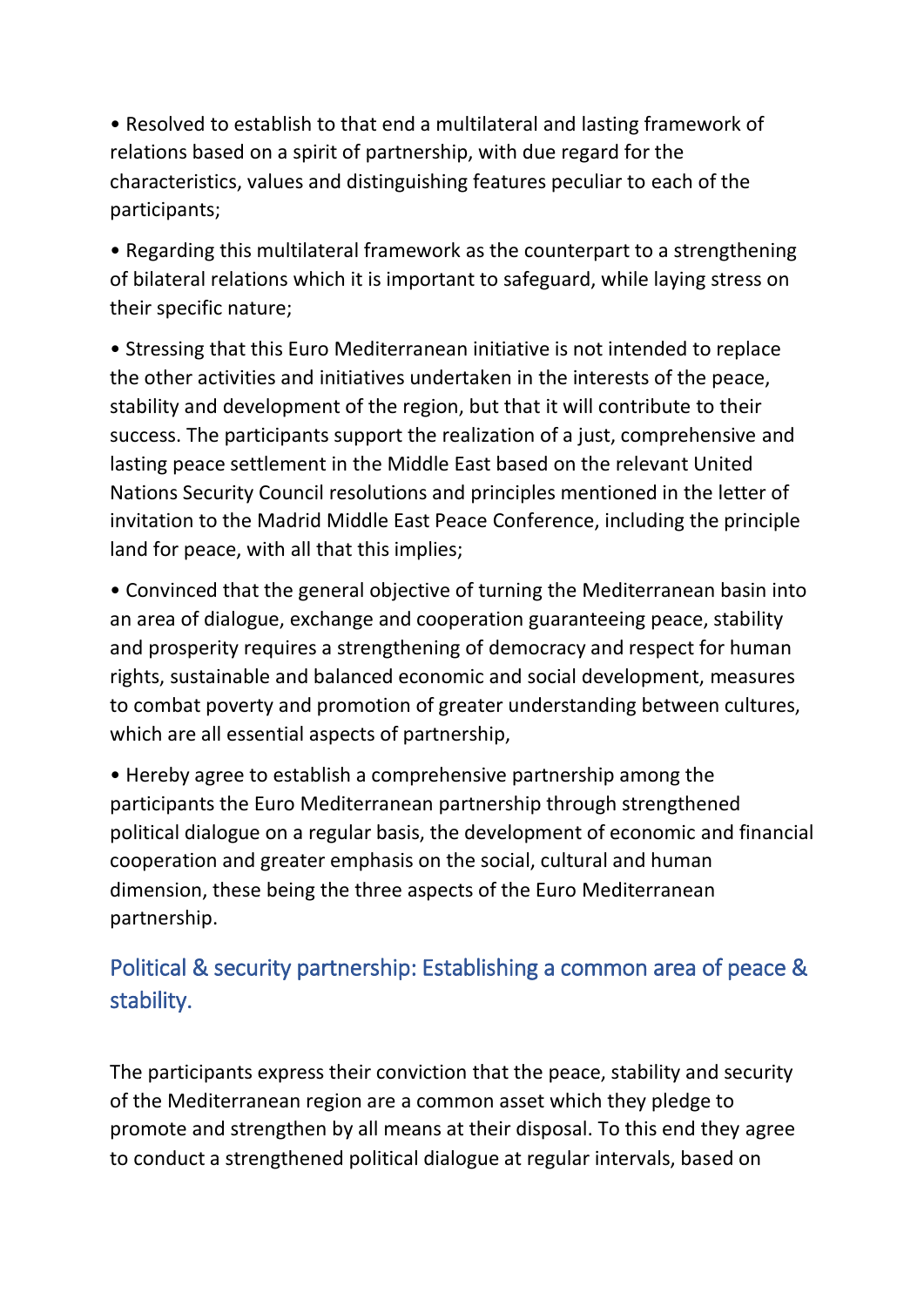observance of essential principles of international law, and reaffirm a number of common objectives in matters of internal and external stability.

## **In this spirit they undertake in the following declaration of principles to:**

Act in accordance with the United Nations Charter and the Universal Declaration of Human Rights, as well as other obligations under international law, in particular those arising out of regional and international instruments to which they are party;

Develop the rule of law and democracy in their political systems, while recognizing in this framework the right of each of them to choose and freely develop its own political, socio-cultural, economic and judicial system;

Respect human rights and fundamental freedoms and guarantee the effective legitimate exercise of such rights and freedoms, including freedom of expression, freedom of association for peaceful purposes and freedom of thought, conscience and religion, both individually and together with other members of the same group, without any discrimination on grounds of race, nationality, language, religion or sex;

Give favorable consideration, through dialogue between the parties, to exchanges of information on matters relating to human rights, fundamental freedoms, racism and xenophobia;

Respect and ensure respect for diversity and pluralism in their societies, promote tolerance between different groups in society and combat manifestations of intolerance, racism and xenophobia.

The participants stress the importance of proper education in the matter of human rights and fundamental freedoms;

Respect their sovereign equality and all rights inherent in their sovereignty, and fulfil in good faith the obligations they have assumed under international law;

Respect the equal rights of peoples and their right to self-determination, acting at all times in conformity with the purposes and principles of the Charter of the United Nations and with the relevant norms of international law, including those relating to territorial integrity of States, as reflected in agreements between relevant parties;

Refrain, in accordance with the rules of international law, from any direct or indirect intervention in the internal affairs of another partner;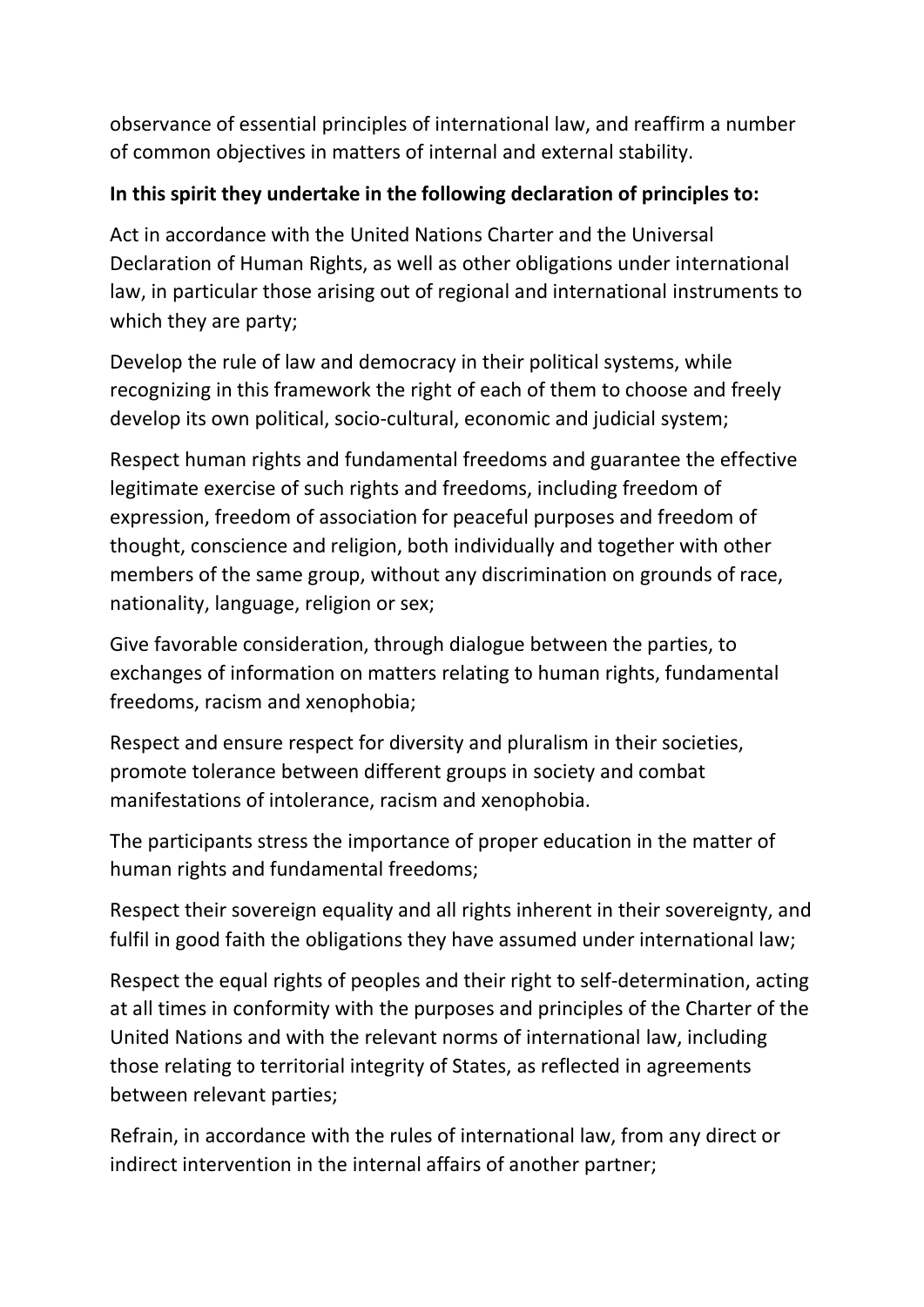Respect the territorial integrity and unity of each of the other partners;

Settle their disputes by peaceful means, call upon all participants to renounce recourse to the threat or use of force against the territorial integrity of another participant, including the acquisition of territory by force, and reaffirm the right to fully exercise sovereignty by legitimate means in accordance with the UN Charter and international law;

Strengthen their cooperation in preventing and combating terrorism, in particular by ratifying and applying the international instruments they have signed, by acceding to such instruments and by taking any other appropriate measure;

Fight together against the expansion and diversification of organized crime and combat the drugs problem in all its aspects;

- Promote regional security by acting, inter alia, in favor of nuclear, chemical and biological non-proliferation through adherence to and compliance with a combination of international and regional non-proliferation regimes, and arms control and disarmament agreements such as NPT, CWC, BWC, CTBT and/or regional arrangements such as weapons free zones including their verification regimes, as well as by fulfilling in good faith their commitments under arms control, disarmament and non-proliferation conventions.

The parties shall pursue a mutually and effectively verifiable Middle East Zone free of weapons of mass destruction, nuclear, chemical and biological, and their delivery systems.

Furthermore, the parties will consider practical steps to prevent the proliferation of nuclear, chemical and biological weapons as well as excessive accumulation of conventional arms.

Refrain from developing military capacity beyond their legitimate defence requirements, at the same time reaffirming their resolve to achieve the same degree of security and mutual confidence with the lowest possible levels of troops and weaponry and adherence to CCW.

Promote conditions likely to develop good-neighbor relations among themselves and support processes aimed at stability, security, prosperity and regional and sub regional cooperation.

Consider any confidence and security-building measures that could be taken between the parties with a view to the creation of an "area of peace and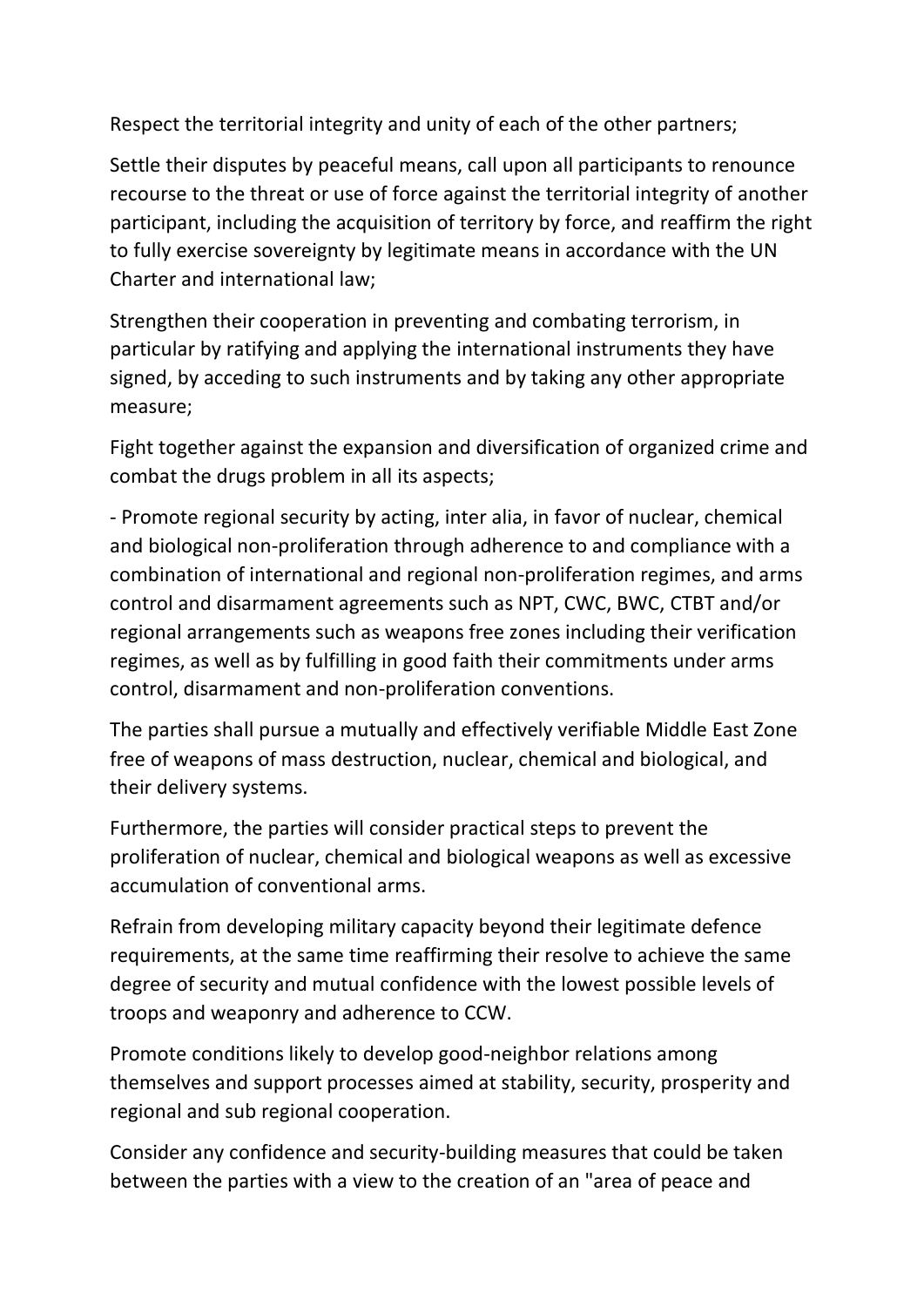stability in the Mediterranean", including the long-term possibility of establishing a Euro-Mediterranean pact to that end.

# Economic & financial partnership: Creating an area of shared prosperity.

The participants emphasize the importance they attach to sustainable and balanced economic and social development with a view to achieving their objective of creating an area of shared prosperity.

The partners acknowledge the difficulties that the question of debt can create for the economic development of the countries of the Mediterranean region. They agree, in view of the importance of their relations, to continue the dialogue in order to achieve progress in the competent fora.

Noting that the partners have to take up common challenges, albeit to varying degrees, the participants set themselves the following long-term objectives:

• Acceleration of the pace of sustainable socio-economic development;

• Improvement of the living conditions of their populations, increase in the employment level and reduction in the development gap in the Euro Mediterranean region;

• Encouragement of regional cooperation and integration.

With a view to achieving these objectives, the participants agree to establish an economic and financial partnership which, taking into account the different degrees of development, will be based on:

• The progressive establishment of a free-trade area;

• The implementation of appropriate economic cooperation and concerted action in the relevant areas;

• A substantial increase in the European Union's financial assistance to its partners.

## a) Free-trade area.

The free-trade area will be established through the new Euro Mediterranean Agreements and free-trade agreements between partners of the European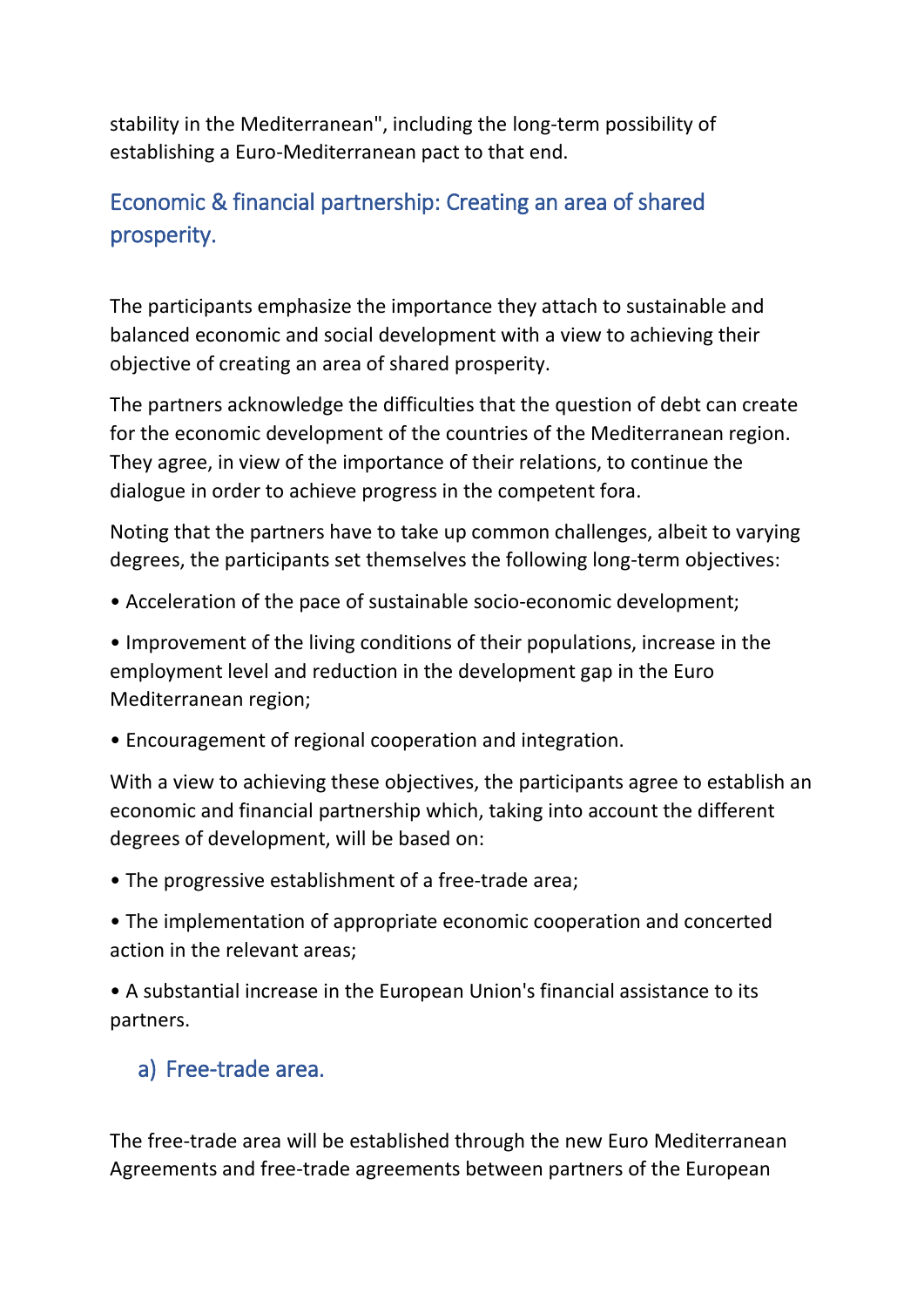Union. The parties have set 2010 as the target date for the gradual establishment of this area which will cover most trade with due observance of the obligations resulting from the WTO.

With a view to developing gradual free trade in this area: tariff and nontariff barriers to trade in manufactured products will be progressively eliminated in accordance with timetables to be negotiated between the partners; taking as a starting point traditional trade flows, and as far as the various agricultural policies allow and with due respect to the results achieved within the GATT negotiations, trade in agricultural products will be progressively liberalized through reciprocal preferential access among the parties; trade in services including right of establishment will be progressively liberalized having due regard to the GATS agreement.

The participants decide to facilitate the progressive establishment of this freetrade area through

• The adoption of suitable measures as regard rules of origin, certification, protection of intellectual and industrial property rights and competition;

• The pursuit and the development of policies based on the principles of market economy and the integration of their economies taking into account their respective needs and levels of development;

• The adjustment and modernization of economic and social structures, giving priority to the promotion and development of the private sector, to the upgrading of the productive sector and to the establishment of an appropriate institutional and regulatory framework for a market economy. They will likewise endeavor to mitigate the negative social consequences which may result from this adjustment, by promoting programs for the benefit of the neediest populations;

• The promotion of mechanisms to foster transfers of technology.

## b) Economic cooperation and concerted action.

Cooperation will be developed in particular in the areas listed below and in this respect the participants: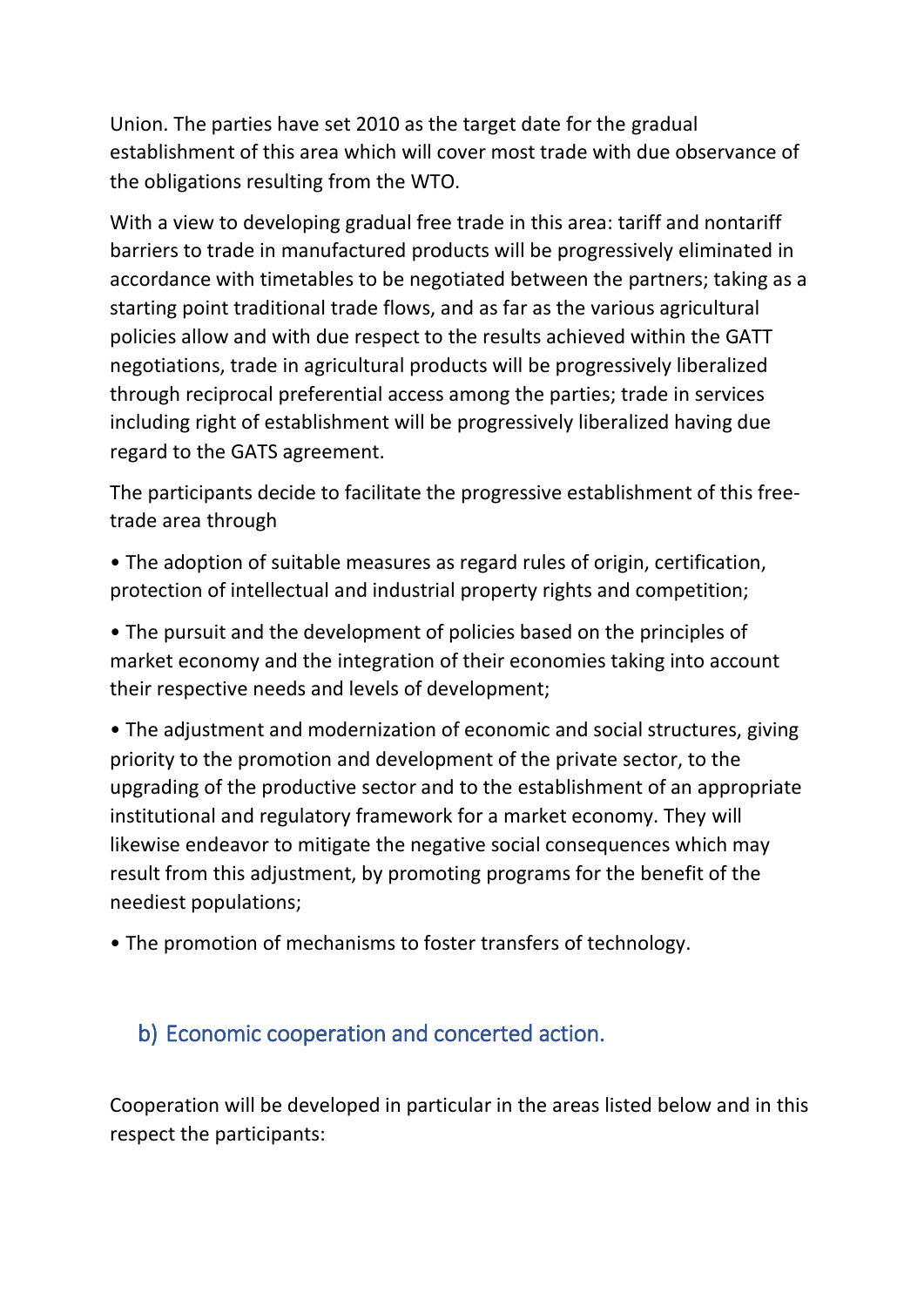Acknowledge that economic development must be supported both by internal savings, the basis of investment, and by direct foreign investment. They stress the importance of creating an environment conducive to investment, in particular by the progressive elimination of obstacles to such investment which could lead to the transfer of technology and increase production and exports;

Affirm that regional cooperation on a voluntary basis, particularly with a view to developing trade between the partners themselves, is a key factor in promoting the creation of a free trade area;

- Encourage enterprises to enter into agreements with each other and undertake to promote such cooperation and industrial modernization by providing a favorable environment and regulatory framework. They consider it necessary to adopt and to implement a technical support program for SMEs;

emphasize their interdependence with regard to the environment, which necessitates a regional approach and increased cooperation, as well as better coordination of existing multilateral programs, while confirming their attachment to the Barcelona Convention and the Mediterranean Action Plan. They recognize the importance of reconciling economic development with environmental protection, of integrating environmental concerns into the relevant aspects of economic policy and of mitigating the negative environmental consequences which might result.

They undertake to establish a short and medium-term priority action program, including in connection with combating desertification, and to concentrate appropriate technical and financial support on those actions;

Recognize the key role of women in development and undertake to promote their active participation in economic and social life and in the creation of employment;

Stress the importance of the conservation and rational management of fish stocks and of the improvement of cooperation on research into stocks, including aquaculture, and undertake to facilitate scientific training and research and to envisage creating joint instruments;

Acknowledge the pivotal role of the energy sector in the economic Euro Mediterranean partnership and decide to strengthen cooperation and intensify dialogue in the field of energy policies. They also decide to create the appropriate framework conditions for investments and the activities of energy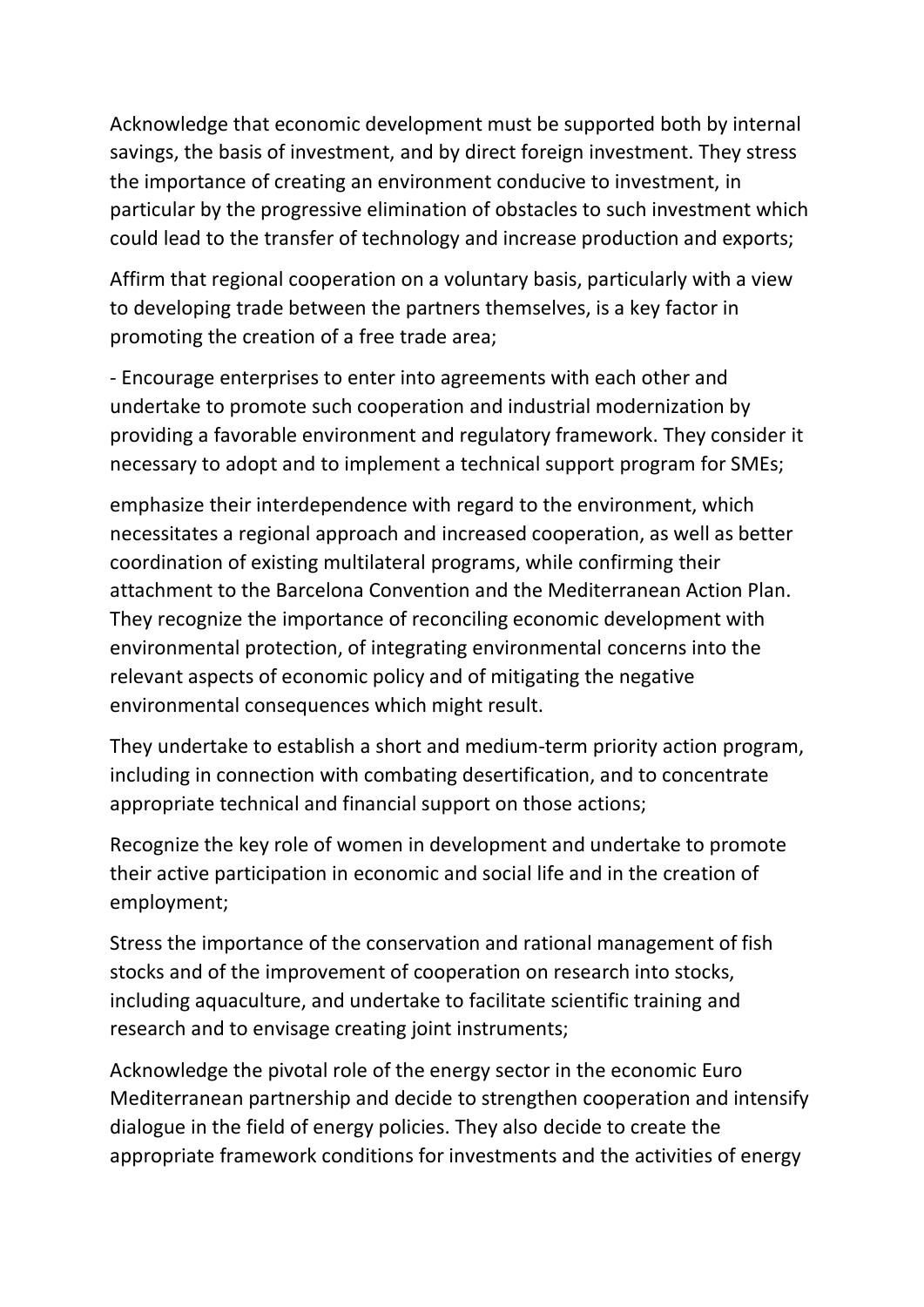companies, cooperating in creating the conditions enabling such companies to extend energy networks and promote link-ups;

- Recognize that water supply together with suitable management and development of resources are priority issues for all Mediterranean partners and that cooperation should be developed in these areas;

Agree to cooperate in modernizing and restructuring agriculture and in promoting integrated rural development. This cooperation will focus in particular on technical assistance and training, on support for policies implemented by the partners to diversify production, on the reduction of food dependency and on the promotion of environment-friendly agriculture. They also agree to cooperate in the eradication of illicit crops and the development of any regions affected.

#### **The participants also agree to cooperate in other areas and, to that effect:**

Stress the importance of developing and improving infrastructures, including through the establishment of an

Efficient transport system, the development of information technologies and the modernization of

Telecommunications. They agree to draw up a program of priorities for that purpose;

- Undertake to respect the principles of international maritime law, in particular freedom to provide services in

International transport and free access to international cargoes. The results of the ongoing multilateral trade negotiations on maritime transport services being conducted within the WTO will be taken into account when agreed;

Undertake to encourage cooperation between local authorities and in support of regional planning;

Recognizing that science and technology have a significant influence on socioeconomic development, agree to strengthen scientific research capacity and development, contribute to the training of scientific and technical staff and promote participation in joint research projects based on the creation of scientific networks;

Agree to promote cooperation on statistics in order to harmonize methods and exchange data.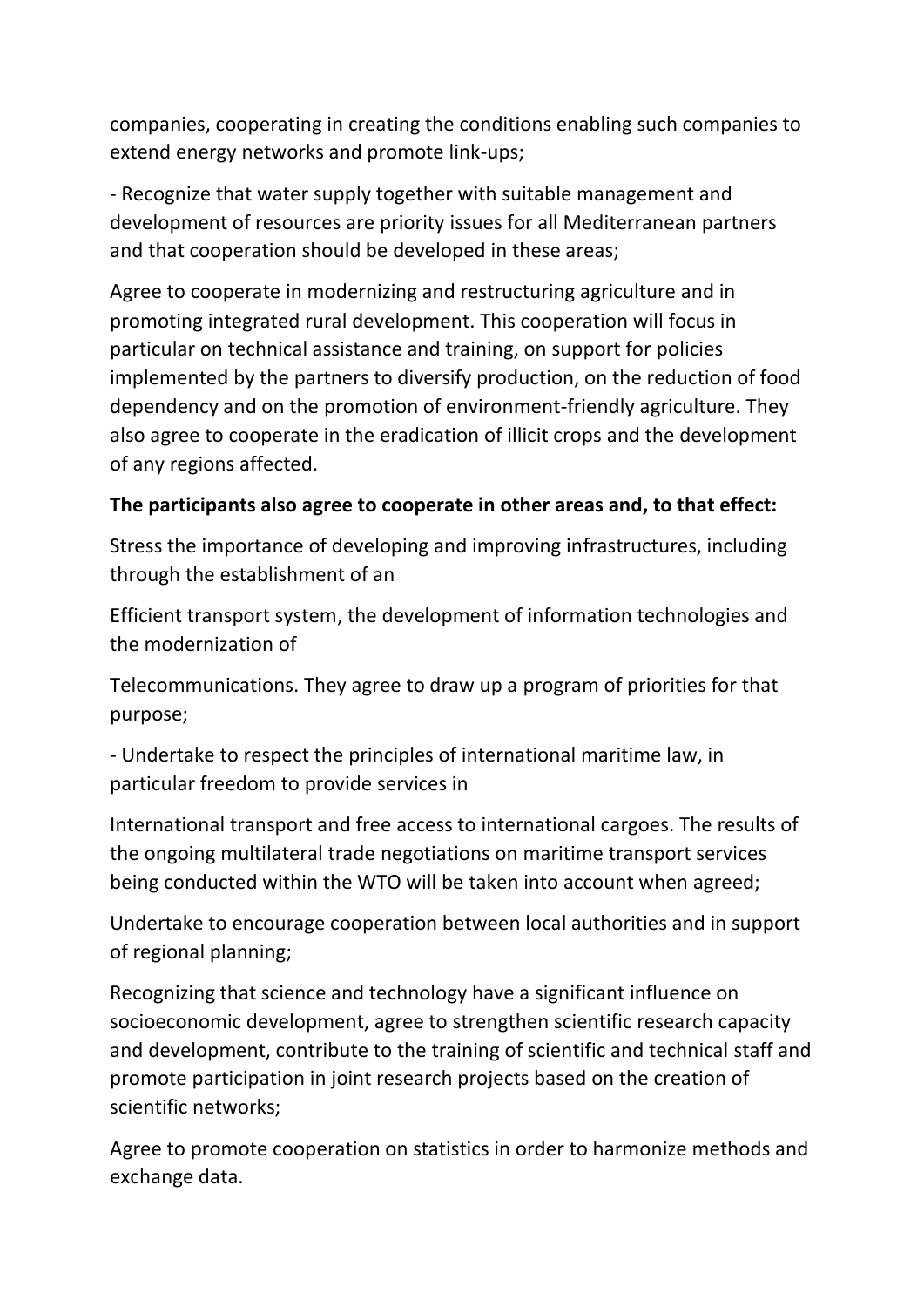## c) Financial cooperation.

The participants consider that the creation of a free-trade area and the success of the Euro Mediterranean partnership require a substantial increase in financial assistance, which must above all encourage sustainable indigenous development and the mobilization of local economic operators. They note in this connection that:

The Cannes European Council agreed to set aside ECU 4 685 million for this financial assistance in the form of available Community budget funds for the period 1995-1999. This will be supplemented by EIB assistance in the form of increased loans and the bilateral financial contributions from the member states;

Effective financial cooperation managed in the framework of a multiannual program, taking into account the special characteristics of each of the partners is necessary;

Sound macro-economic management is of fundamental importance in ensuring the success of the partnership. To this end they agree to promote dialogue on their respective economic policies and on the method of optimizing financial cooperation.

Partnership in social, cultural and human affairs: Developing human resources, promoting understanding between cultures & exchanges between civil societies.

The participants recognize that the traditions of culture and civilization throughout the Mediterranean region, dialogue between these cultures and exchanges at human, scientific and technological level are an essential factor in bringing their peoples closer, promoting understanding between them and improving their perception of each other. In this spirit, the participants agree to establish a partnership in social, cultural and human affairs. To this end:

They reaffirm that dialogue and respect between cultures and religions are a necessary precondition for bringing the peoples closer. In this connection they stress the importance of the role the mass media can play in the reciprocal recognition and understanding of cultures as a source of mutual enrichment;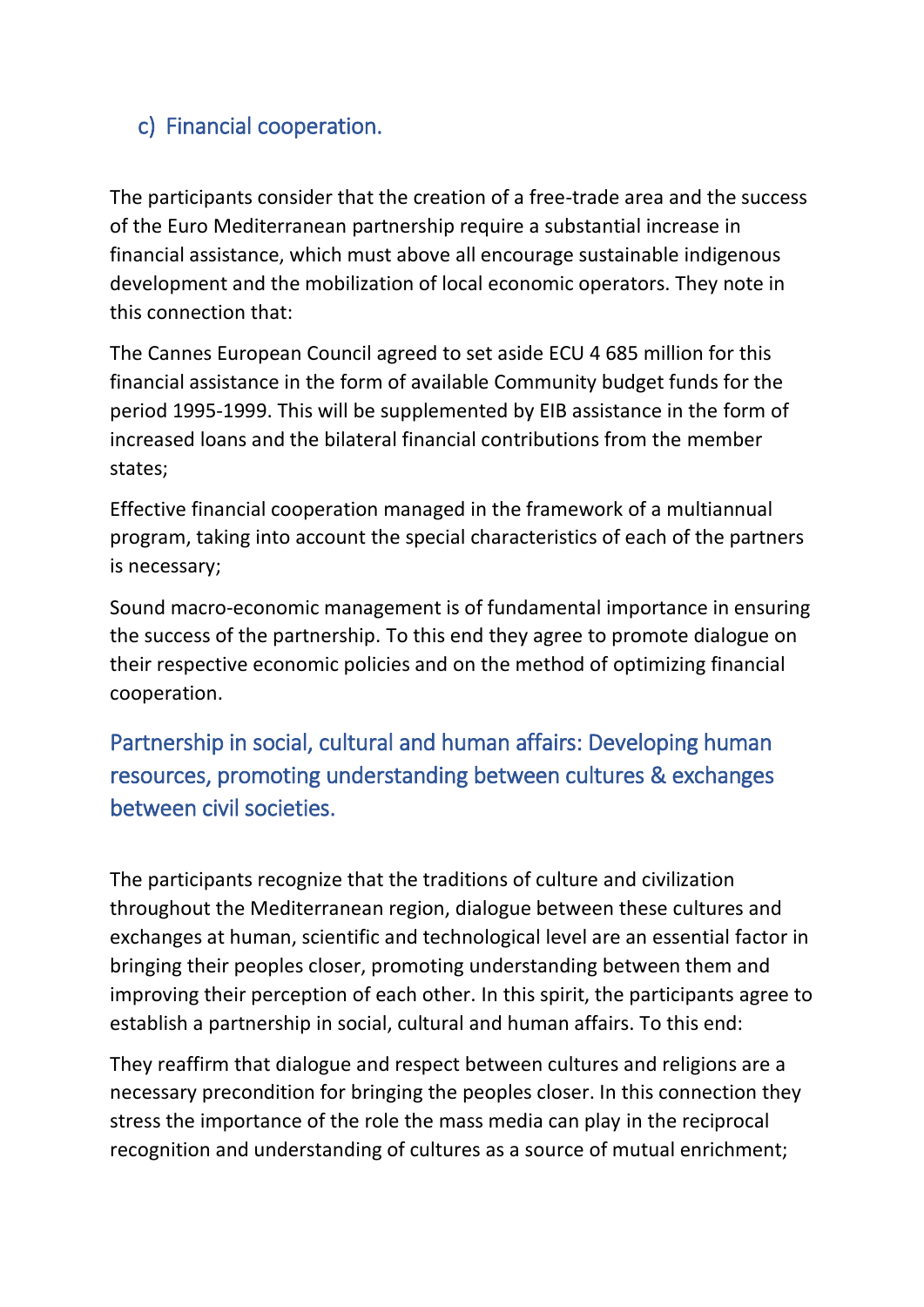They stress the essential nature of the development of human resources, both as regards the education and training of young people in particular and in the area of culture. They express their intent to promote cultural exchanges and knowledge of other languages, respecting the cultural identity of each partner, and to implement a lasting policy of educational and cultural programs; in this context, the partners undertake to adopt measures to facilitate human exchanges, in particular by improving administrative procedures;

They underline the importance of the health sector for sustainable development and express their intention of promoting the effective participation of the community in operations to improve health and well-being;

They recognize the importance of social development which, in their view, must go hand in hand with any economic development. They attach particular importance to respect for fundamental social rights, including the right to development;

They recognize the essential contribution civil society can make in the process of development of the Euro Mediterranean partnership and as an essential factor for greater understanding and closeness between peoples;

They accordingly agree to strengthen and/or introduce the necessary instruments of decentralized cooperation to encourage exchanges between those active in development within the framework of national laws: leaders of political and civil society, the cultural and religious world, universities, the research community, the media, organizations, the trade unions and public and private enterprises;

On this basis, they recognize the importance of encouraging contacts and exchanges between young people in the context of programs for decentralized cooperation;

They will encourage actions of support for democratic institutions and for the strengthening of the rule of law and civil society;

They recognize that current population trends represent a priority challenge which must be counterbalanced by appropriate policies to accelerate economic takeoff;

They acknowledge the importance of the role played by migration in their relationships. They agree to strengthen their cooperation to reduce migratory pressures, among other things through vocational training programs and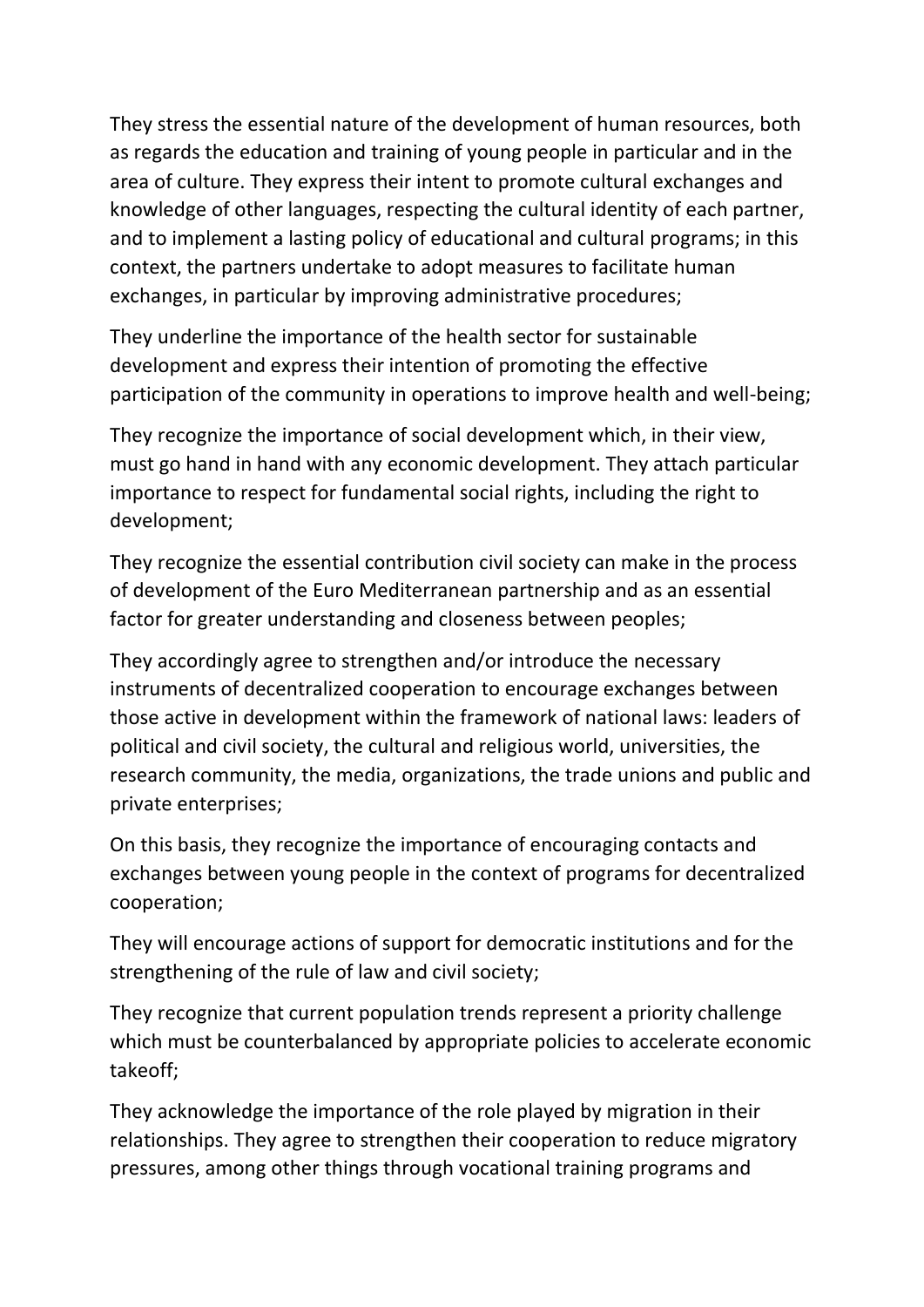programs of assistance for job creation. They undertake to guarantee protection of all the rights recognized under existing legislation of migrants legally resident in their respective territories;

In the area of illegal immigration, they decide to establish closer cooperation. In this context, the partners, aware of their responsibility for readmission, agree to adopt the relevant provisions and measures, by means of bilateral agreements or arrangements, in order to readmit their nationals who are in an illegal situation. To that end, the Member States of the European Union take citizens to mean nationals of the Member States, as defined for Community purposes;

They agree to strengthen cooperation by means of various measures to prevent terrorism and fight it more effectively together;

By the same token they consider it necessary to fight jointly and effectively against drug trafficking, international crime and corruption;

They underline the importance of waging a determined campaign against racism, xenophobia and intolerance and agree to cooperate to that end.

## Follow-up to the conference.

#### The participants:

Considering that the Barcelona Conference provides the basis for a process, which is open and should develop;

Reaffirming their will to establish a partnership based on the principles and objectives defined in this Declaration;

Resolved to give practical expression to this Euro Mediterranean partnership;

Convinced that, in order to achieve this objective, it is necessary to continue the comprehensive dialogue thus initiated and to carry out a series of specific actions;

Hereby adopt the attached work program:

The Ministers for foreign affairs will meet periodically in order to monitor the application of this declaration and define actions enabling the objectives of the partnership to be achieved. The various activities will be followed by ad hoc thematic meetings of ministers, senior officials and experts, exchanges of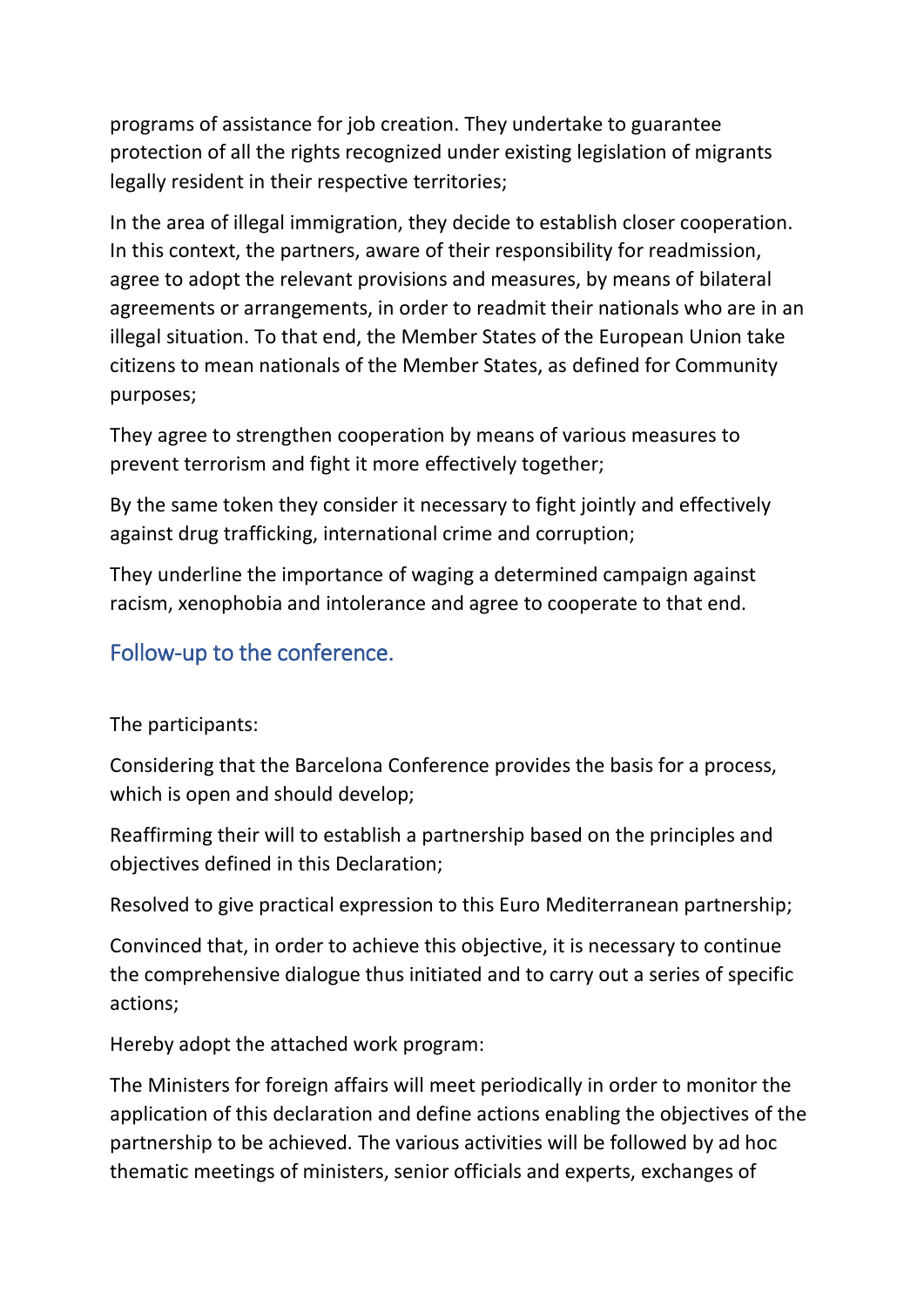experience and information, contacts between those active in civil society and by any other appropriate means.

Contacts between parliamentarians, regional authorities, local authorities and the social partners will be encouraged.

A "Euro Mediterranean Committee for the Barcelona process" at senior-official level, consisting of the European Union Troika and one representative of each Mediterranean partner, will hold regular meetings to prepare the meeting of the Ministers for foreign affairs, take stock of and evaluate the follow up to the Barcelona process and all its components and update the work program.

Appropriate preparatory and follow up work for the meetings resulting from the Barcelona work program and

from the conclusions of the "Euro Mediterranean Committee for the Barcelona process" will be undertaken by the Commission departments.

The next meeting of the Ministers of foreign affairs will be held in the first semester of 1997 in one of the twelve Mediterranean partners of the European Union, to be determined through further consultations.

## Annex: Work program.

## I. Introduction.

The aim of this program is to implement the objectives of the Barcelona Declaration, and to respect its principles, through regional and multilateral actions. It is complementary both to the bilateral cooperation, implemented in particular under the agreements between the EU and its Mediterranean partners, and to the cooperation already existing in other multilateral fora.

The preparation and the follow-up to the various actions will be implemented in accordance with the principles and mechanisms set out in the Barcelona Declaration.

The priority actions for further cooperation are listed below. This does not exclude Euro Mediterranean cooperation being extended to other actions if the partners so agree.

The actions may apply to States, their local and regional authorities as well as actors of their civil society.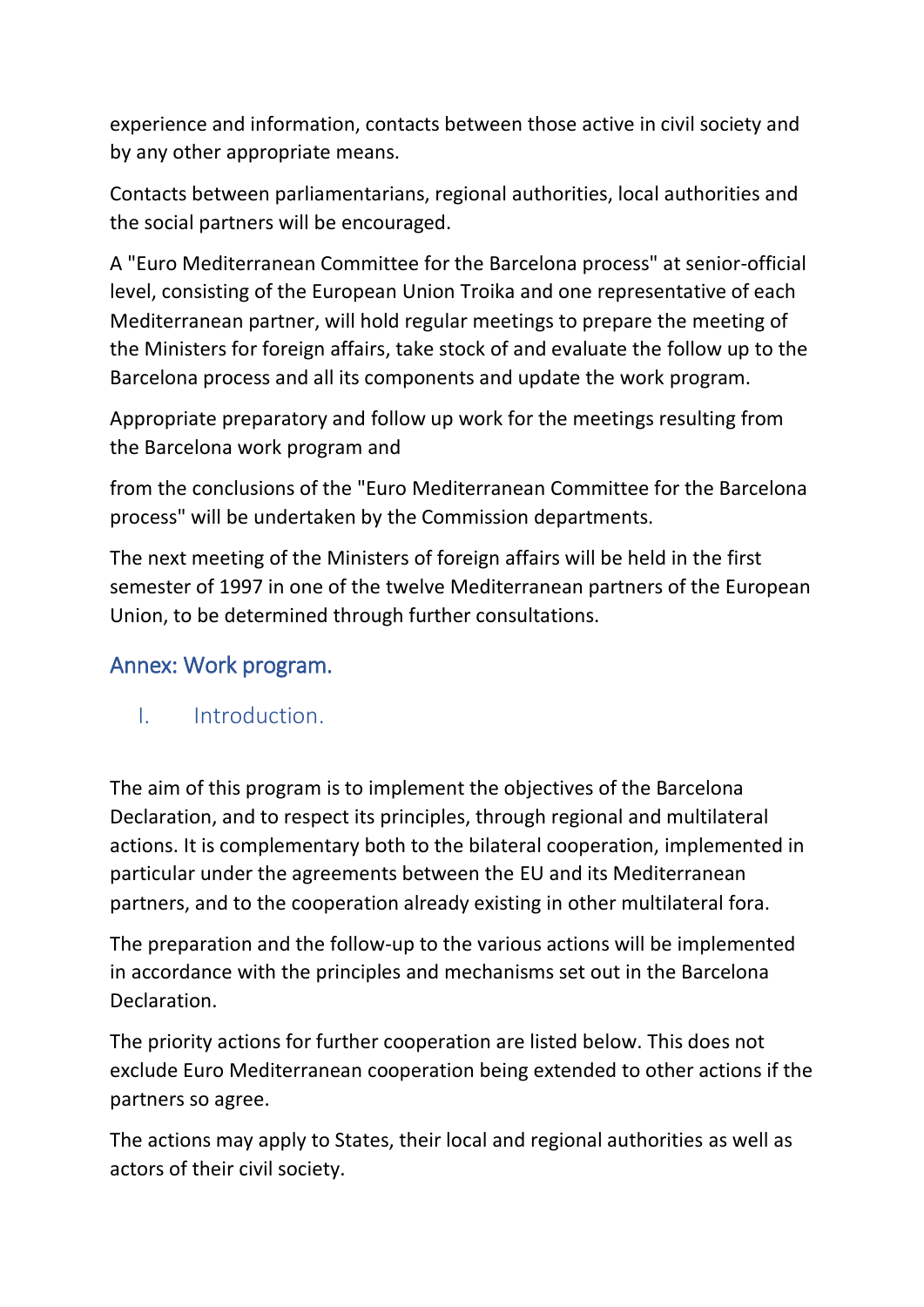With the agreement of the participants, other countries or organizations may be involved in the actions contained in the work program. The implementation must take place in a flexible and transparent way.

With the agreement of the participants, future Euro Mediterranean cooperation will take account, as appropriate, of the opinions and recommendations resulting from the relevant discussions held at various levels in the region.

The implementation of the program should start as soon as practical after the Barcelona Conference. It will be reviewed at the next Euro Mediterranean Conference on the basis of a report to be prepared by the European Commission departments, particularly on the basis of reports from the various meetings and Groups mentioned below, and approved by the "Euro Mediterranean Committee for the Barcelona process" set up by the Barcelona Declaration.

II. Political and security partnership: Establishing a common area of peace and stability.

With a view to contributing to the objective of progressively creating a zone of peace, stability and security in the Mediterranean, senior officials will meet periodically, starting within the first quarter of 1996. They will:

- Conduct a political dialogue to examine the most appropriate means and methods of implementing the principles adopted by the Barcelona Declaration, and;

- Submit practical proposals in due time for the next Euro Mediterranean Meeting of Foreign Ministers.

Foreign policy institutes in the Euro Mediterranean region will be encouraged to establish a network for more intensive cooperation which could become operational as of 1996.

# III. Economic and financial partnership: Building a zone of shared prosperity.

Meetings will take place periodically at the level of Ministers, officials or experts, as appropriate, to promote cooperation in the following areas. These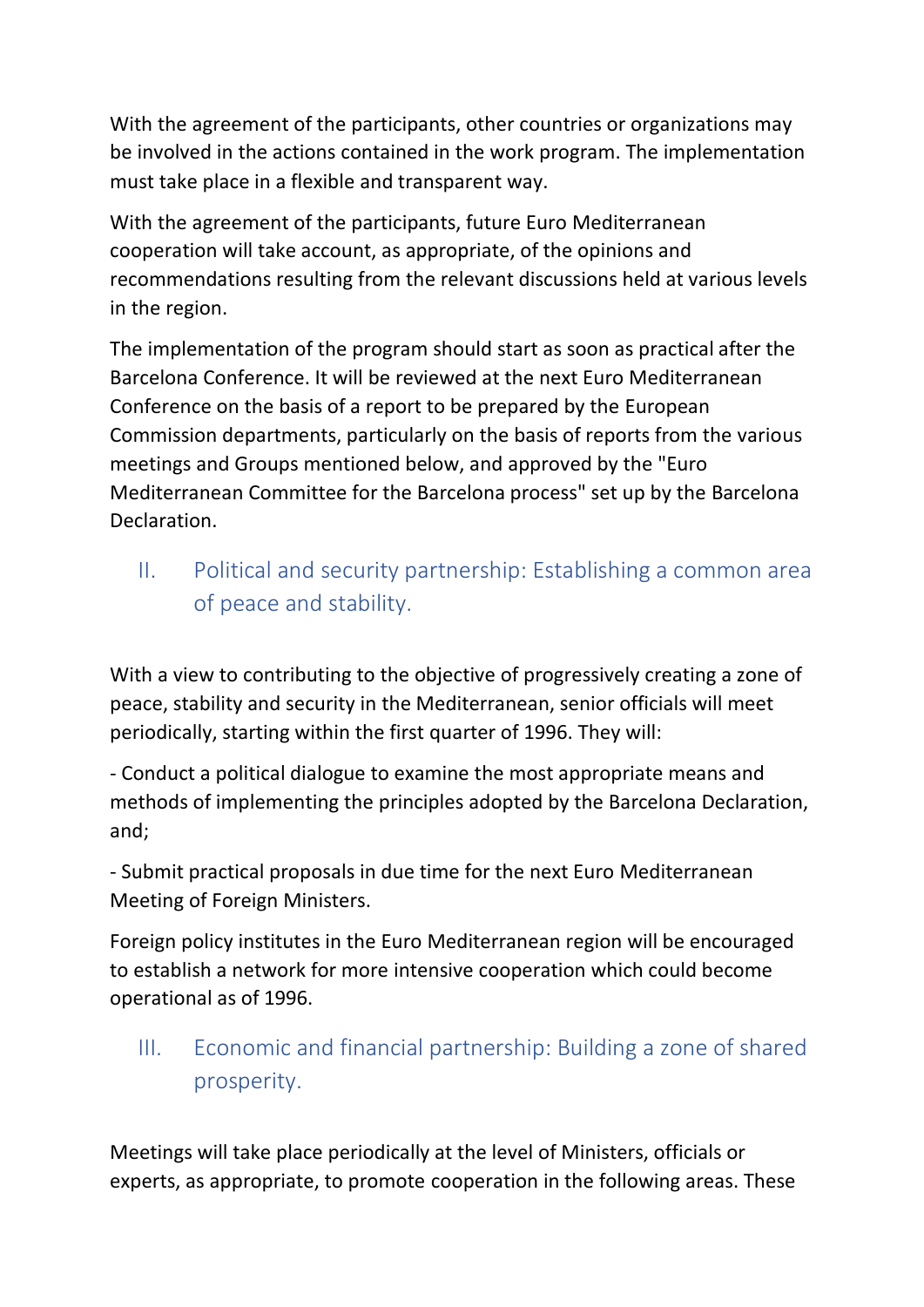meetings may be supplemented, where appropriate, by conferences or seminars involving the private sector likewise.

#### **Establishment of a Euro Mediterranean Free Trade Area**

The establishment of a free trade area in accordance with the principles contained in the Barcelona Declaration is an essential element of the Euro Mediterranean partnership.

Cooperation will focus on practical measures to facilitate the establishment of free trade as well as its consequences, including:

- Harmonizing rules and procedures in the customs field, with a view in particular to the progressive introduction of cumulation of origin; in the meantime, favorable consideration will be given, where appropriate, to finding ad hoc solutions in particular cases;

- Harmonization of standards, including meetings arranged by the European Standards Organizations;

- Elimination of unwarranted technical barriers to trade in agricultural products and adoption of relevant measures related to plant health and veterinary rules as well as other legislation on foodstuffs;

- Cooperation among statistics organizations with a view to providing reliable data on a harmonized basis;

- Possibilities for regional and sub regional cooperation (without prejudice to initiatives taken in other existing fora).

#### **Investment**

The object of cooperation will be to help create a climate favorable to the removal of obstacles to investment, by giving greater thought to the definition of such obstacles and to means, including in the banking sector, of promoting such investment.

#### **Industry**

Industrial modernization and increased competitiveness will be key factors for the success of the Euro Mediterranean partnership. In this context, the private sector will play a more important role in the economic development of the region and the creation of employment. Cooperation will focus on: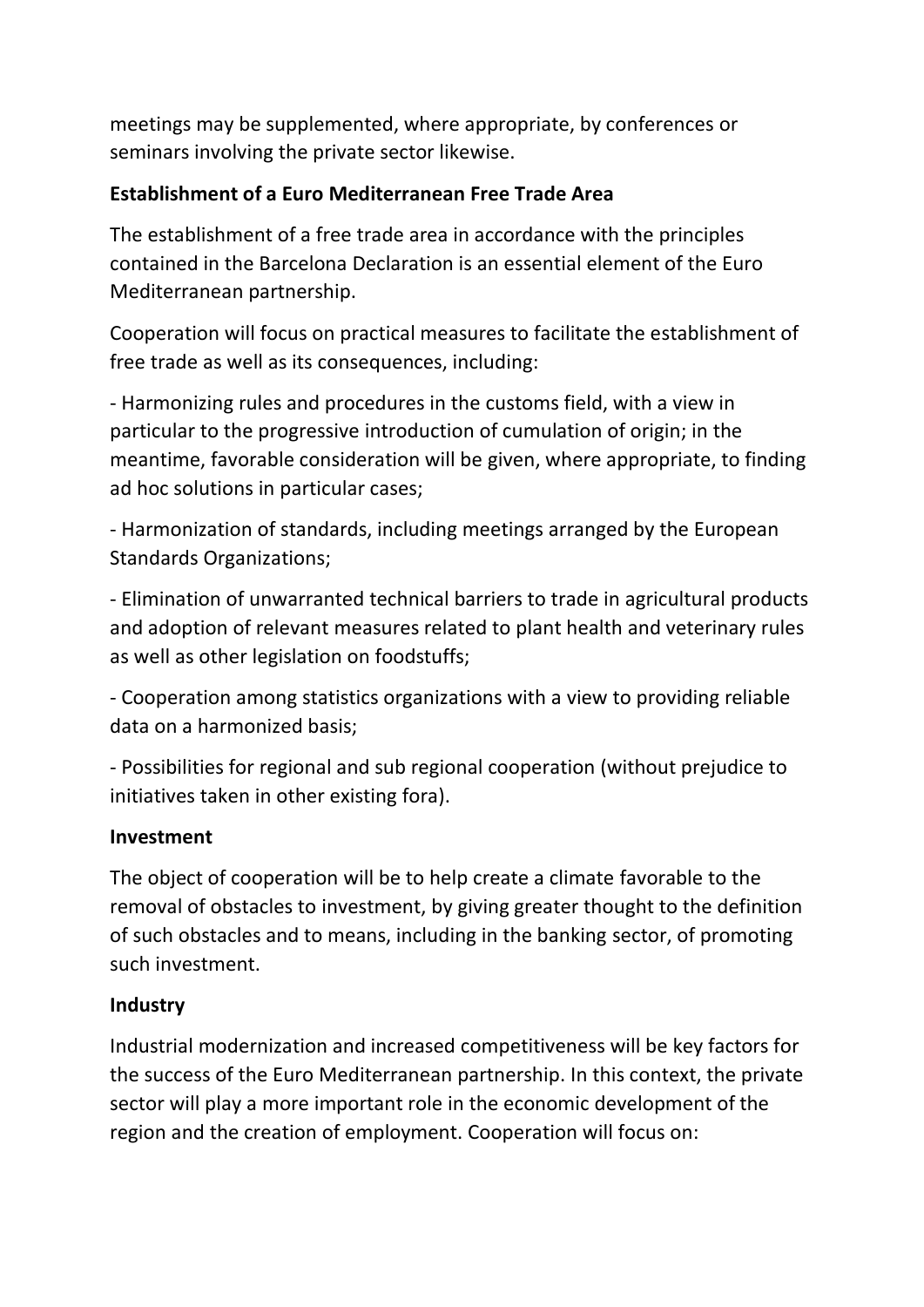- The adaptation of the industrial fabric to the changing international environment, in particular to the emergence of the information society;

- The framework for and the preparation of the modernization and restructuring of existing enterprises, especially in the public sector, including privatization;

- The use of international or European standards and the upgrading of conformity testing, certification, accreditation and quality standards.

Particular attention will be paid to means of encouraging cooperation among SMEs and creating the conditions for their development, including the possibility of organizing workshops, taking account of experience acquired under MED-INVEST and inside the European Union.

## **Agriculture**

While pointing out that such matters are covered under bilateral relations in the main, cooperation in this area will focus on:

- Support for policies implemented by them to diversify production;

- Reduction of food dependency;

- Promotion of environment friendly agriculture;

- Closer relations between businesses, groups and organizations representing trades and professions in the partner States on a voluntary basis;

- Support for privatization;

- Technical assistance and training;

- Harmonization of plant health and veterinary standards;

- Integrated rural development, including improvement of basic services and the development of associated economic activities;

- Cooperation among rural regions, exchange of experience and knowhow concerning rural development;

- Development of regions affected by the eradication of illicit crops.

#### **Transport**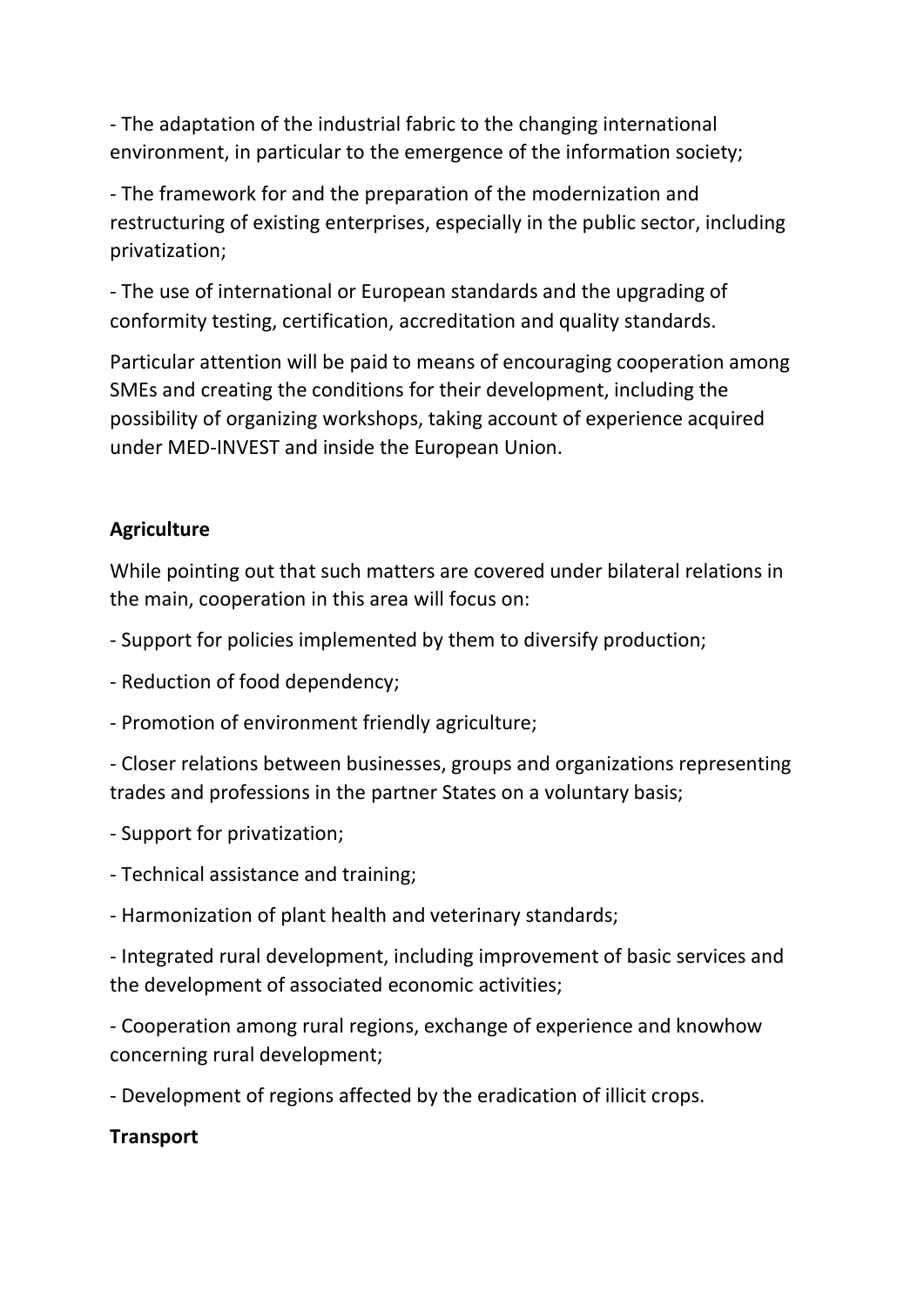Efficient interoperable transport links between the EU and its Mediterranean partners, and among the partners themselves, as well as free access to the market for services in international maritime transport, are essential to the development of trade patterns and the smooth operation of the Euro Mediterranean partnership.

The Transport Ministers of Western Mediterranean countries met twice in 1995 and, following the Regional Conference for the Development of Maritime Transport in the Mediterranean, the Mediterranean Waterborne Transport Working Group adopted a multiannual program.

## **Cooperation will focus on:**

- Development of an efficient Trans-Mediterranean multimodal combined sea and air transport system, through the improvement and modernization of ports and airports, the suppression of unwarranted restrictions, the simplification of procedures, the improvement of maritime and air safety, the harmonization of environmental standards at a high level including more efficient monitoring of maritime pollution, and the development of harmonized traffic management systems;

- Development of east-west land links on the southern and eastern shores of the Mediterranean, and

- Connection of Mediterranean transport networks to the Trans-European Network in order to ensure their interoperability.

#### **Energy**

A high-level Conference was held in Tunisia in 1995 with a followup meeting in Athens and an Energy Conference in Madrid on 20 November 1995.

With a view to creating appropriate conditions for investment in and activities by energy companies, future cooperation will focus, inter alia on:

- Fostering the association of Mediterranean countries with the Treaty on the European Energy Charter;

- Energy planning;

- Encouraging producer-consumer dialogue;

- Oil and gas exploration, refining, transportation, distribution, and regional and trans-regional trade;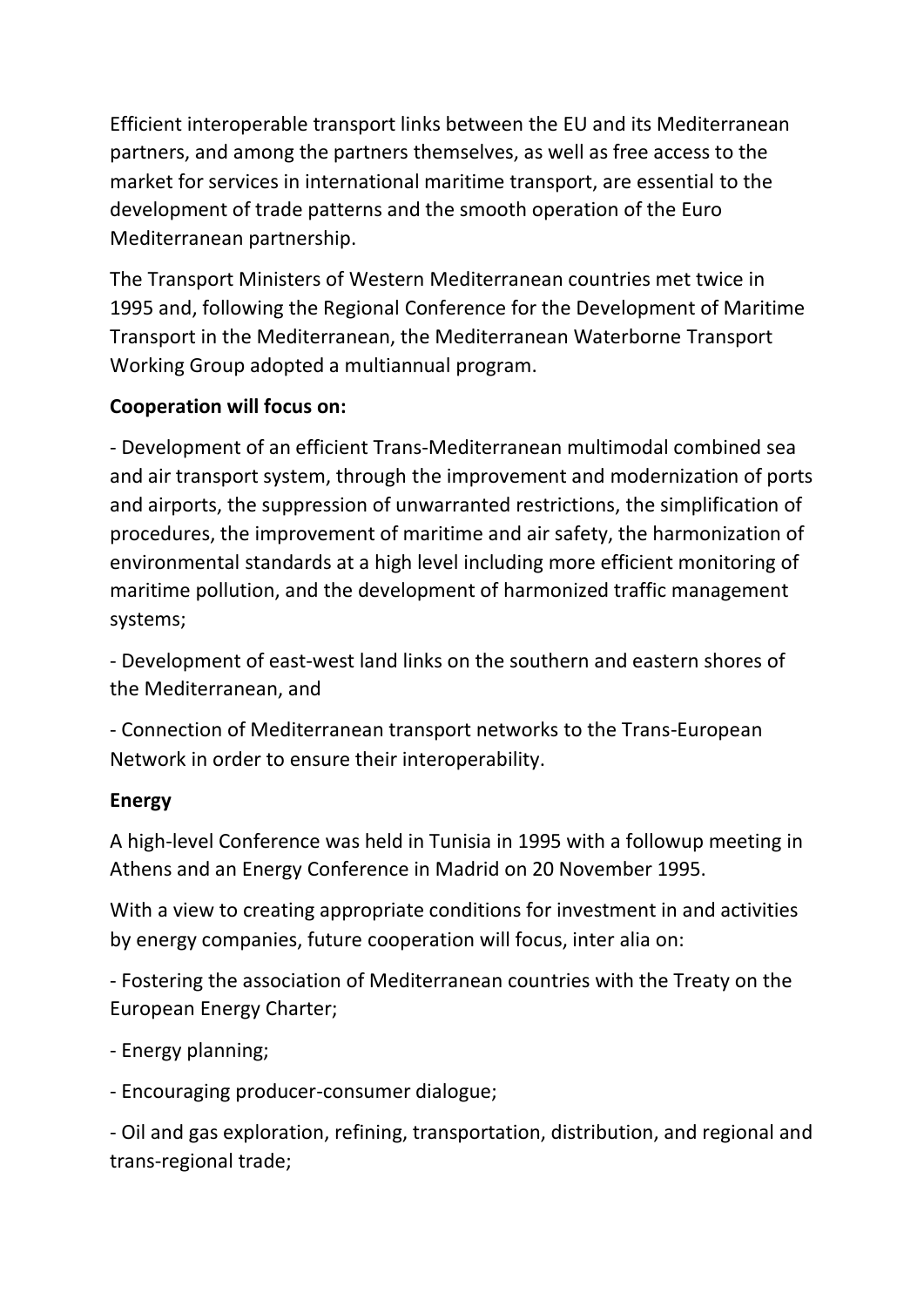- coal production and handling;

- generation and transmission of power and interconnection and development of networks;

- Energy efficiency;
- New and renewable sources of energy;
- Energy-related environmental issues;
- Development of joint research programs;
- Training and information activities in the energy sector.

#### **Telecommunications and information technology**

With a view to developing a modern, efficient telecommunications network, cooperation will focus on:

- Information and telecommunications infrastructures (minimum regulatory framework, standards, conformity testing, network interoperability, etc.);

- Regional infrastructures including links with European networks;
- Access to services, and
- New services in priority fields of application.

Intensification of Euro Mediterranean exchanges and access to the nascent information society will be facilitated by more efficient information and communications infrastructures.

A regional conference is planned for 1996 with the aim of paving the way for pilot projects to show the concrete benefits of the information society.

#### **Regional planning**

Cooperation will focus on:

- Defining a regional planning strategy for the Euro Mediterranean area commensurate with the countries' requirements and special features;

- Promoting cross-border cooperation in areas of mutual interest.

#### **Tourism**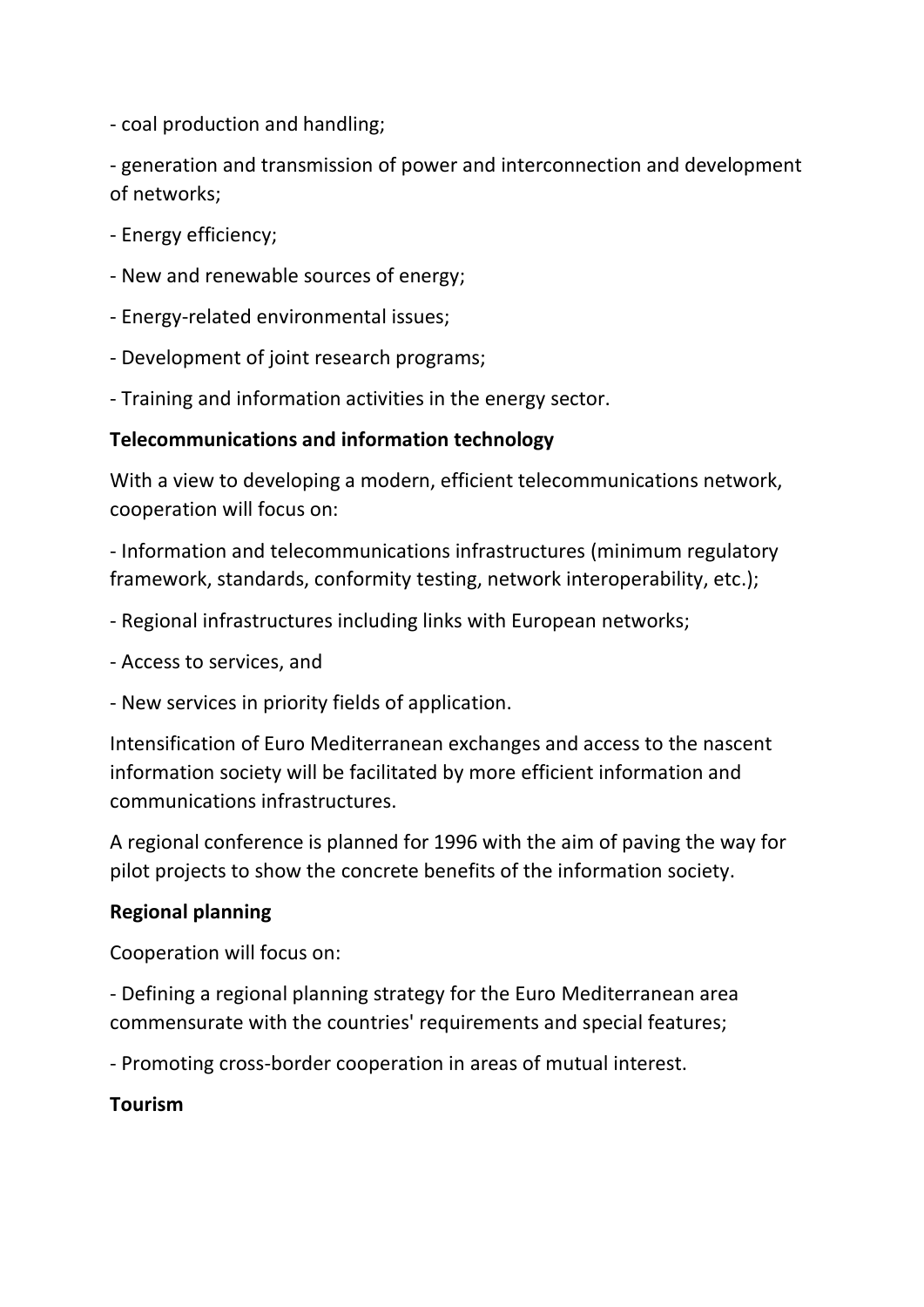The Ministers for Tourism, meeting in Casablanca, adopted the Mediterranean Tourism Charter in 1995. The cooperation actions to be initiated will relate in particular to information, promotion and training.

#### **Environment**

Cooperation will focus on:

- Assessing environmental problems in the Mediterranean region and defining, where appropriate, the initiatives to be taken;

- Making proposals to establish and subsequently update a short and mediumterm priority environmental action program for intervention coordinated by the European Commission and supplemented by long term actions;

It should include among the main areas for action, the following: integrated management of water, soil and coastal areas; management of waste; preventing and combating air pollution and pollution in the Mediterranean Sea; natural heritage, landscapes and site conservation and management; Mediterranean forest protection, conservation and restoration, in particular through the prevention and control of erosion, soil degradation, forest fires and combating desertification; transfer of Community experience in financing techniques, legislation and environmental monitoring; integration of environmental concerns in all policies;

- Setting up a regular dialogue to monitor the implementation of the action program;

- Reinforcing regional and sub regional cooperation and strengthening coordination with the Mediterranean Action Plan;

- Stimulating coordination of investments from various sources, and implementation of relevant international conventions;

- Promoting the adoption and implementation of legislation and regulatory measures when required, especially preventive measures and appropriate high standards.

#### **Science and Technology**

Cooperation will focus on: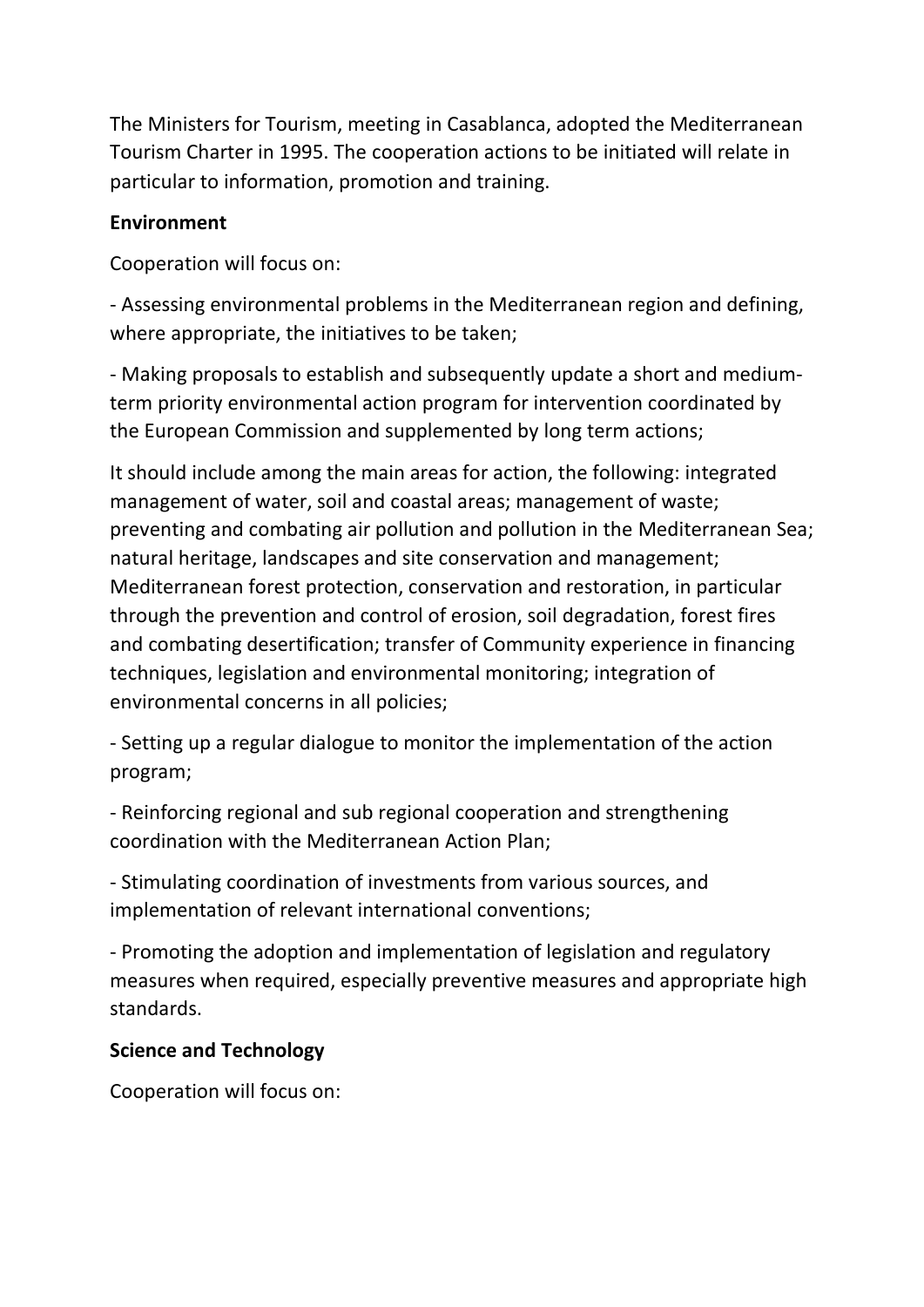- Promoting research and development and tackling the problem of the widening gap in scientific achievement, taking account of the principle of mutual advantage;

- Stepping up exchanges of experience in the scientific sectors and policies which might best enable the

Mediterranean partners to reduce the gap between them and their European neighbors and to promote the transfer of technology.

- Helping train scientific and technical staff by increasing participation in joint research projects.

Following the Ministerial meeting at Sophia Antipolis in March 1995, a Monitoring Committee was set up; this committee will meet for the first time immediately after the Barcelona Conference. It will focus on making recommendations for the joint implementation of the policy priorities agreed at Ministerial level.

#### **Water**

The Mediterranean Water Charter was adopted in Rome in 1992.

Water is a priority issue for all the Mediterranean partners and will gain in importance as water scarcity becomes more pressing. The purpose of cooperation in this area will be as follows:

- To take stock of the situation taking into account current and future needs;

- To identify ways of reinforcing regional cooperation;

- To make proposals for rationalizing the planning and management of water resources, where appropriate on a joint basis;

- To contribute towards the creation of new sources of water.

## **Fisheries**

In view of the importance of conservation and rational management of Mediterranean fish stocks, cooperation in the framework of the General Fisheries Council for the Mediterranean will be reinforced.

Following the Ministerial Fisheries Conference held in Heraklion in 1994, appropriate follow-up action will be taken in the legal sphere through meetings to take place in 1996.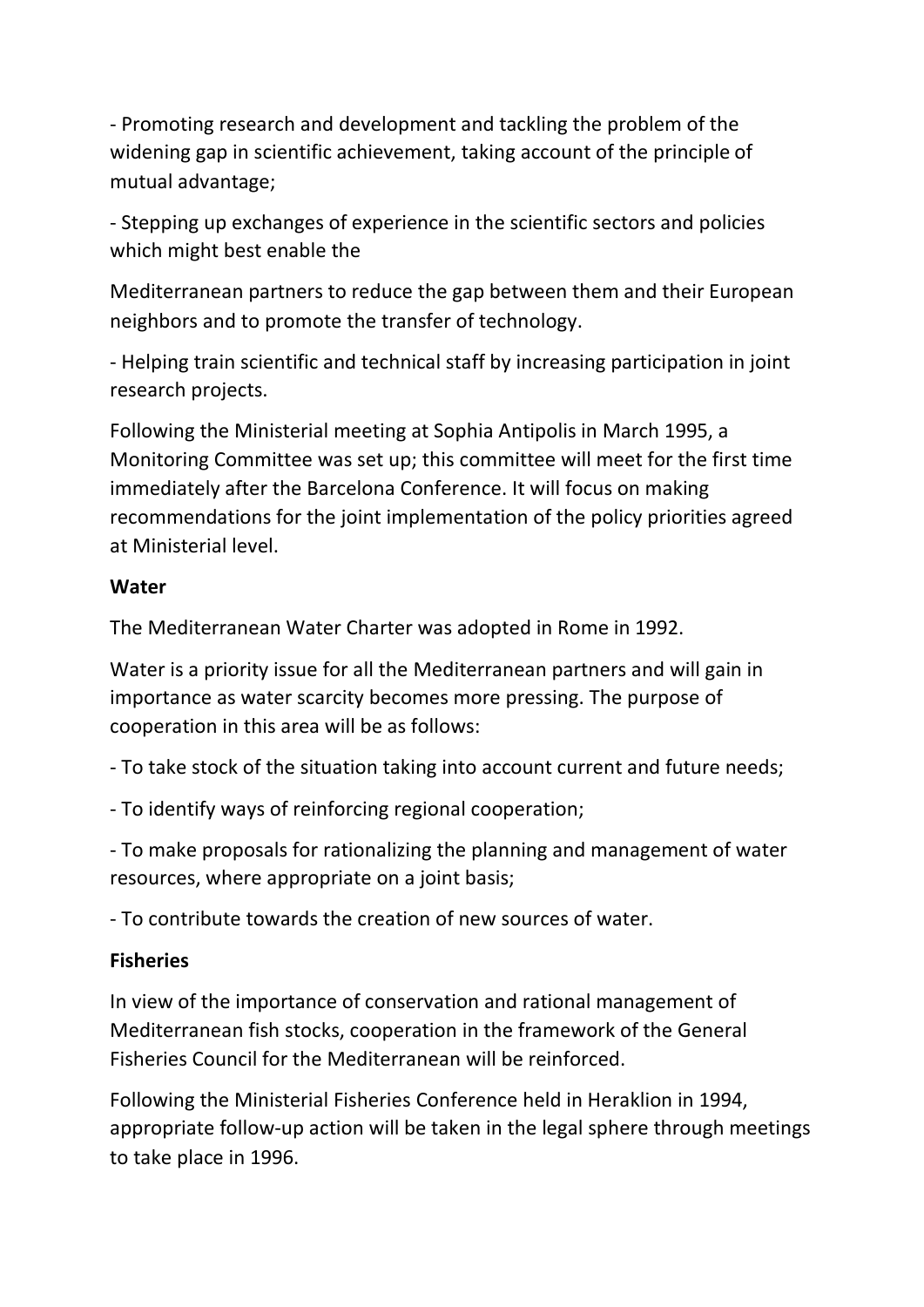Cooperation will be improved on research into fish stocks, including aquaculture, as well as into training and scientific research.

IV. Partnership in social, cultural and human affairs: Developing human resources, promoting understanding between cultures and exchanges between civil societies.

#### **Development of human resources**

The Euro Mediterranean partnership must contribute to enhancing educational levels throughout the region, whilst laying special emphasis on the Mediterranean partners. To this end, a regular dialogue on educational policies will take place, initially focusing on vocational training, technology in education, the universities and other higher education establishments and research. In this context as well as in other areas, particular attention will be paid to the role of women. The Euro-Arab Business School in Granada and the European Foundation in Turin will also contribute to this cooperation.

A meeting of representatives of the vocational training sector (policy makers, academics, trainers, etc) will be organized with the aim of sharing modern management approaches.

A meeting will be held of representatives of universities and higher education establishments. The European Commission will strengthen its ongoing MED Campus program.

A meeting will also be called on the subject of technology in education.

## **Municipalities and Regions**

Municipalities and regional authorities need to be closely involved in the operation of the Euro Mediterranean Partnership. City and regional representatives will be encouraged to meet each year to take stock of their common challenges and exchange experiences. This will be organized by the European Commission and will take account of previous experience.

## **Dialogue between cultures and civilizations**

Given the importance of improving mutual understanding by promoting cultural exchanges and knowledge of languages, officials and experts will meet in order to make concrete proposals for action, inter alia, in the following fields: cultural and creative heritage, cultural and artistic events, co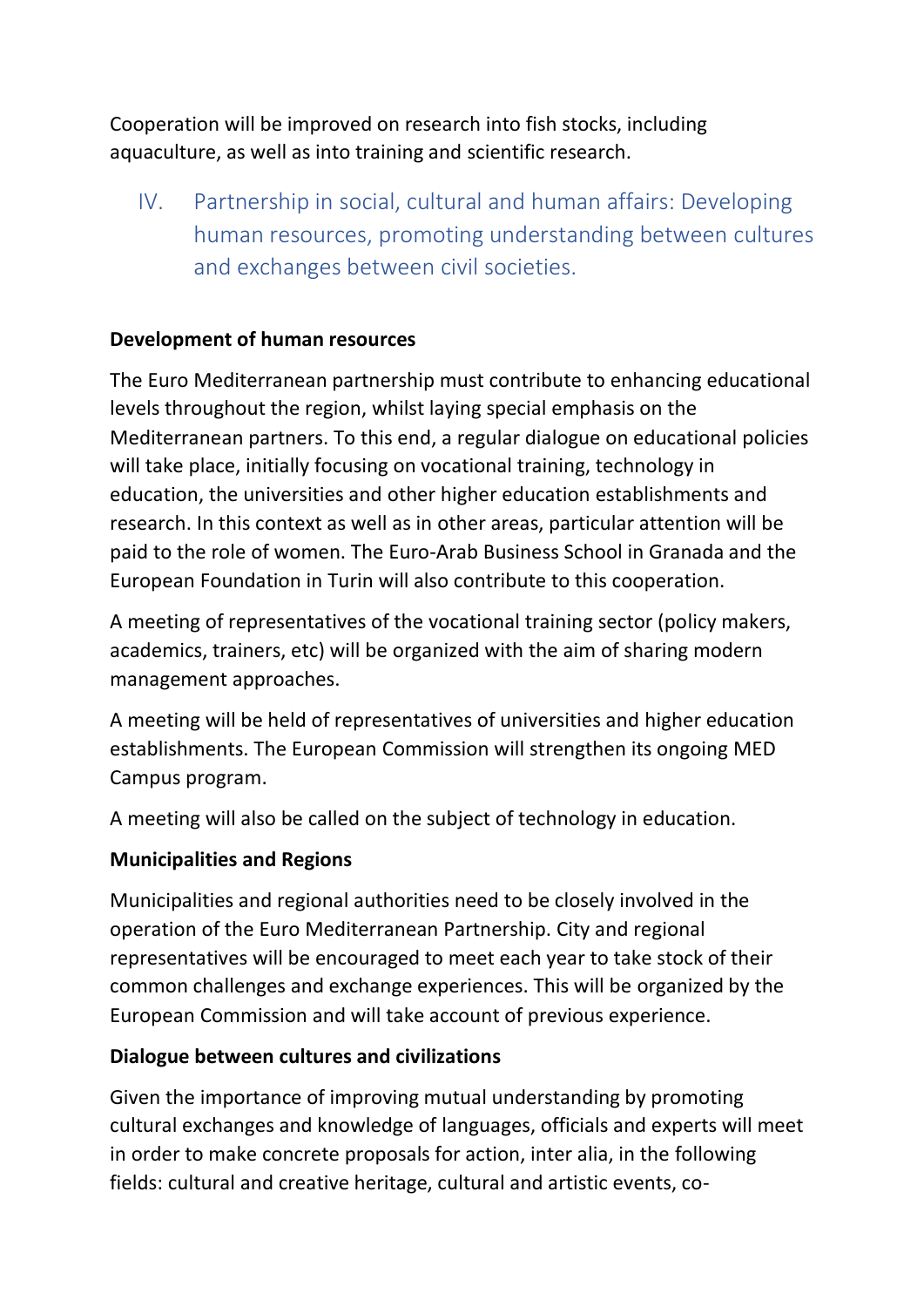productions (theatre and cinema), translations and other means of cultural dissemination, training.

Greater understanding among the major religions present in the Euro Mediterranean region will facilitate greater mutual tolerance and cooperation. Support will be given to periodic meetings of representatives of religions and religious institutions as well as theologians, academics and others concerned, with the aim of breaking down prejudice, ignorance and fanaticism and fostering cooperation at grassroots level. The conferences held in Stockholm (15/17.6.1995) and Toledo (4/7.11.1995) may serve as examples in this context.

## **Media**

Close interaction between the media will work in favor of better cultural understanding. The European Union will actively promote such interaction, in particular through the ongoing MED-Media program. An annual meeting of representatives of the media will be organized in this context.

#### **Youth**

Youth exchanges should be the means to prepare future generations for a closer cooperation between the Euro Mediterranean partners. A Euro Mediterranean youth exchange program should therefore be established

based on experience acquired in Europe and taking account of the partners' needs; this program should take account of the importance of vocational training, particularly for those without qualifications, and of the training of organizers and social workers in the youth field. The European Commission will make the necessary proposals before the next meeting of Euro Mediterranean Foreign Ministers.

#### **Exchanges between Civil Societies**

Senior officials will meet periodically to discuss measures likely to facilitate human exchanges resulting from the Euro Mediterranean partnership, especially those involving officials, scientists, academics, businessmen, students and sportsmen, including the improvement and simplification of administrative procedures, particularly where unnecessary administrative obstacles might exist.

#### **Social Development**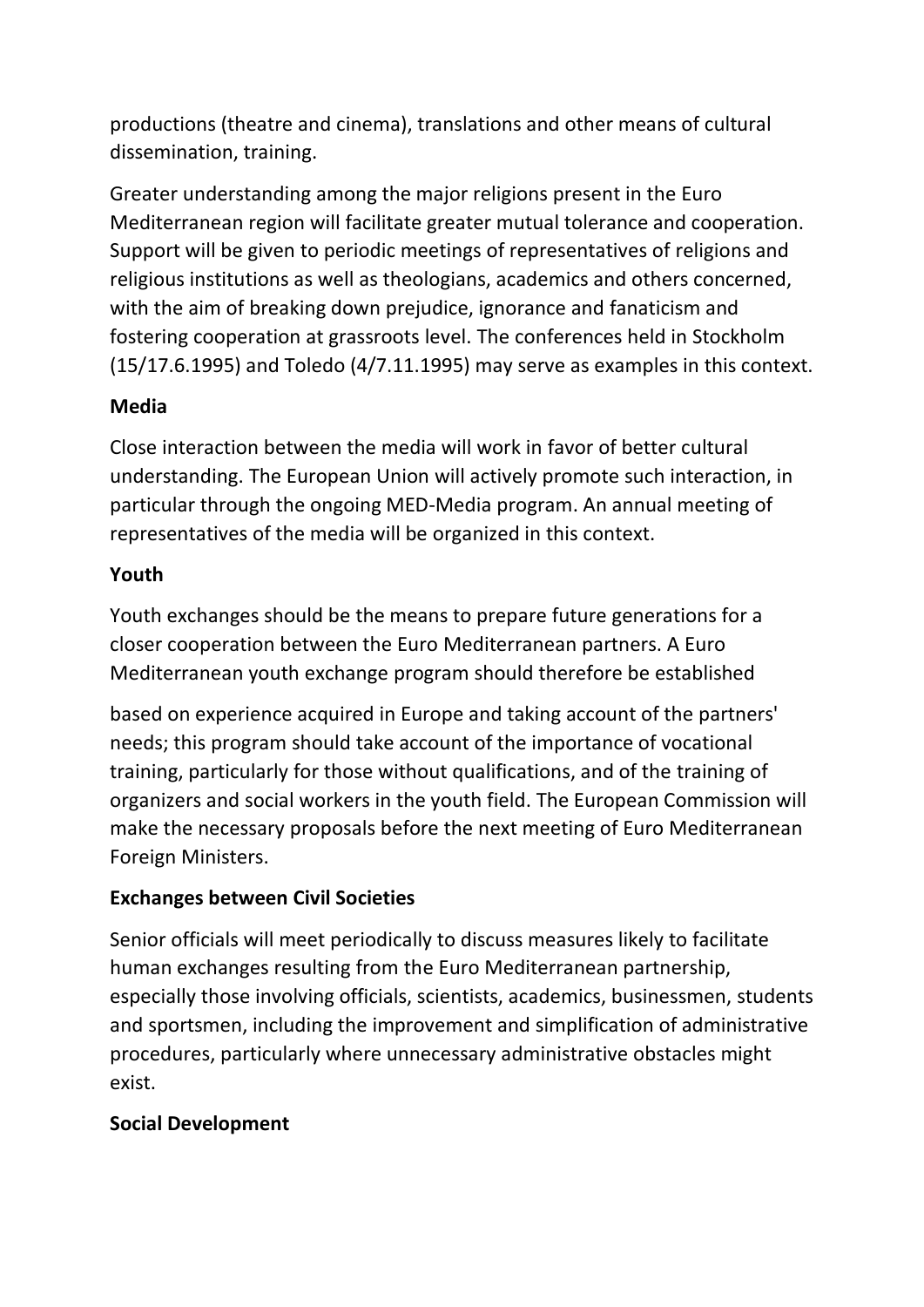The Euro Mediterranean partnership must contribute to improving the living and working conditions and increasing the employment level of the population in the Mediterranean partner States, in particular of women and the neediest strata of the population. In this context the partners attach particular importance to the respect and promotion of basic social rights. To that end, actors in social policies will meet periodically at the appropriate level.

#### **Health**

The partners agree to concentrate cooperation in this area on:

- Action on raising awareness, information and prevention;

- Development of public health services, in particular health care, primary health centers, maternal and child health care services, family planning, epidemiological supervision systems and measures to control communicable diseases;

- Training of health and health-administration personnel;

- Medical cooperation in the event of natural disasters.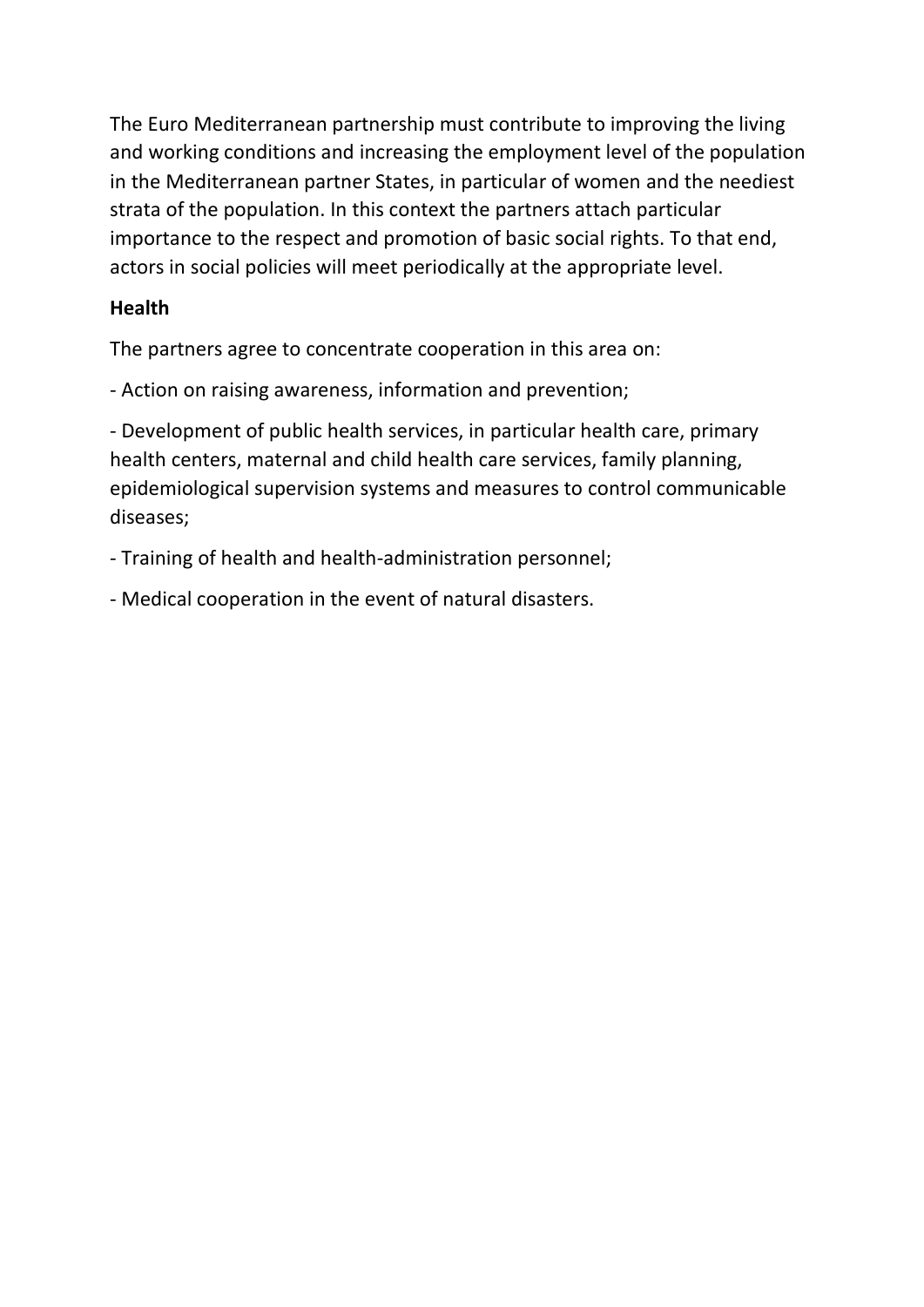## **Migration**

Given the importance of the issue of migration for Euro Mediterranean relations, meetings will be encouraged in order to make proposals concerning migration flows and pressures. These meetings will take account of experience acquired, inter alia, under the MED-Migration program, particularly as regards improving the living conditions of migrants legally established in the Union.

- Terrorism
- Drug Trafficking, Organized crime

Fighting terrorism will have to be a priority for all the parties. To that end, officials will meet periodically with the aim of strengthening cooperation among police, judicial and other authorities. In this context, consideration will be given, in particular, to stepping up exchanges of information and improving extradition procedures.

Officials will meet periodically to discuss practical measures which can be taken to improve cooperation among police, judicial, customs, administrative and other authorities in order to combat, in particular, drug trafficking and organized crime, including smuggling.

All these meetings will be organized with due regard for the need for a differentiated approach that takes into account the diversity of the situation in each country.

#### **Illegal Immigration**

Officials will meet periodically to discuss practical measures which can be taken to improve cooperation among police, judicial, customs, administrative and other authorities in order to combat illegal immigration.

These meetings will be organized with due regard for the need for a differentiated approach that takes into account the diversity of the situation in each country.

V. Institutional contacts.

#### **Euro Mediterranean Parliamentary Dialogue**

An Inter-Parliamentary Conference on Security and Cooperation in the Mediterranean was held in Valletta 1-4/11/1995. The European Parliament is